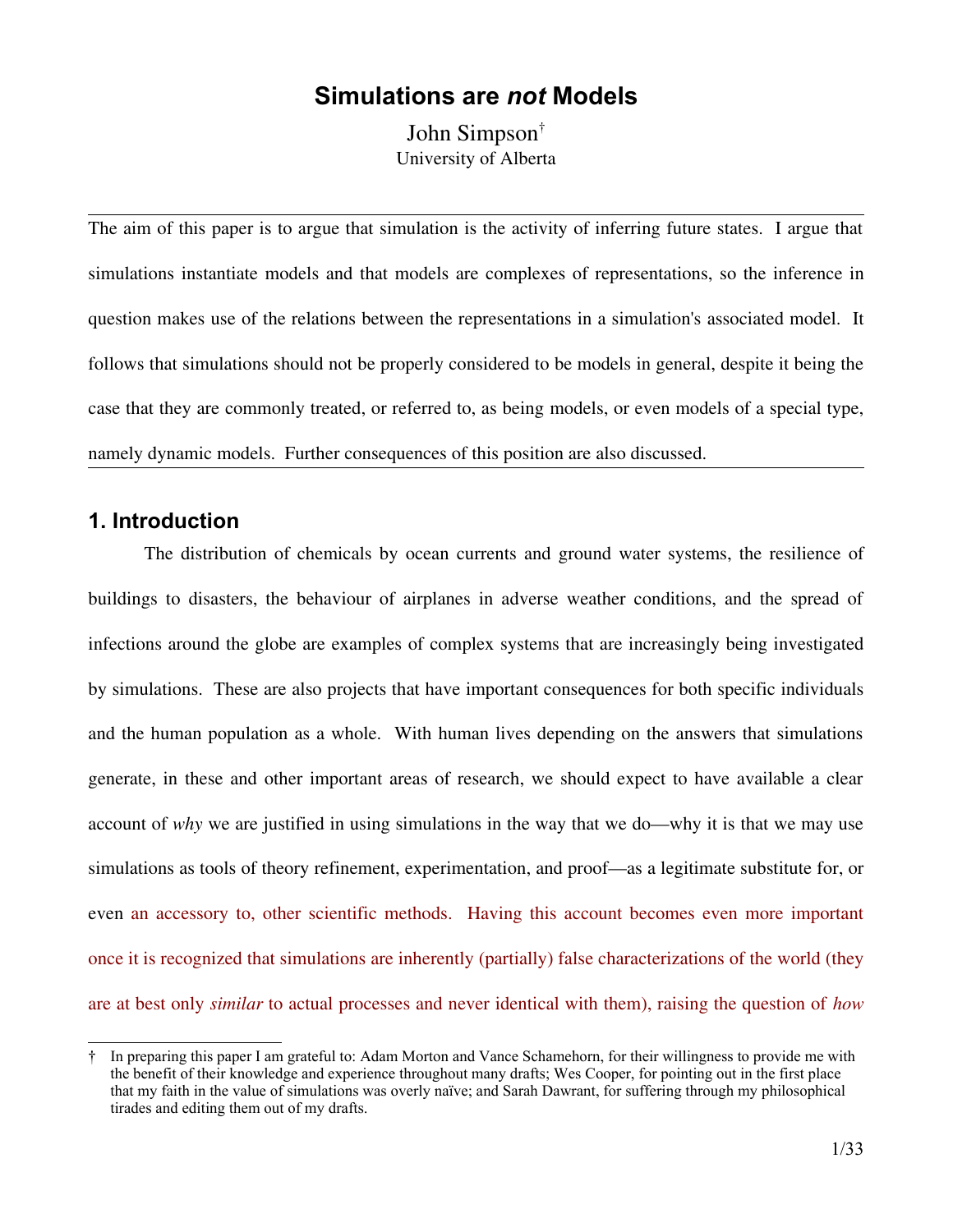we can justify any claim that simulations lead us to (partial) truths whenever they are used.

In addition to simulations, other seemingly uncontroversial pieces of science seem open to question because on investigation their natures are not as innocuous as they might be on first inspection: models parallel simulations in their abstraction and simplifications and theories are known to work only for specific idealizations that do not admit of the complexities and exceptions of real world phenomena (Cartwright, 1984). Still, simulations are new in comparison to such more established pieces of science and so it behooves us to at least establish simulations as having a level of legitimacy on par with elements of scientific practice, such as theories and models, that are already considered legitimate. One plausible way to provide simulations with this level of legitimacy is to connect them to a recognized component of the scientific process that is already seen as legitimate in a way that will allow simulations to inherit this legitimacy.

A cursory glance at writings within the philosophy of science indicates that there is the possibility of such a relationship between simulations and models. [1](#page-1-0) Such a glance will also indicate that models are seen as being more important than simulations in general and that the relationship between simulations and models is not symmetric. Such simple comparisons do not reveal the nature of the relation between simulations and models though and any deeper reading through these articles provides only the most general of senses about what the shape of this relation might be.

In what follows, I provide an account of simulations that allows for a legitimacy within scientific practice that is on par with models by linking simulations to a set of, what I call, underlying models. With the hope of being clear and succinct I begin my argument by extracting a general conception of what a model is by examining three general perspectives on what models are. Following this, a set of criteria by which we can determine what candidates will actually qualify as being

<span id="page-1-0"></span><sup>1</sup> A search through the Philosopher's Index for "model" and "simulation" returns the following results. "Model" *and* "simulation", 47 hits. "Model", 10613 hits. "Simulation", 385 hits.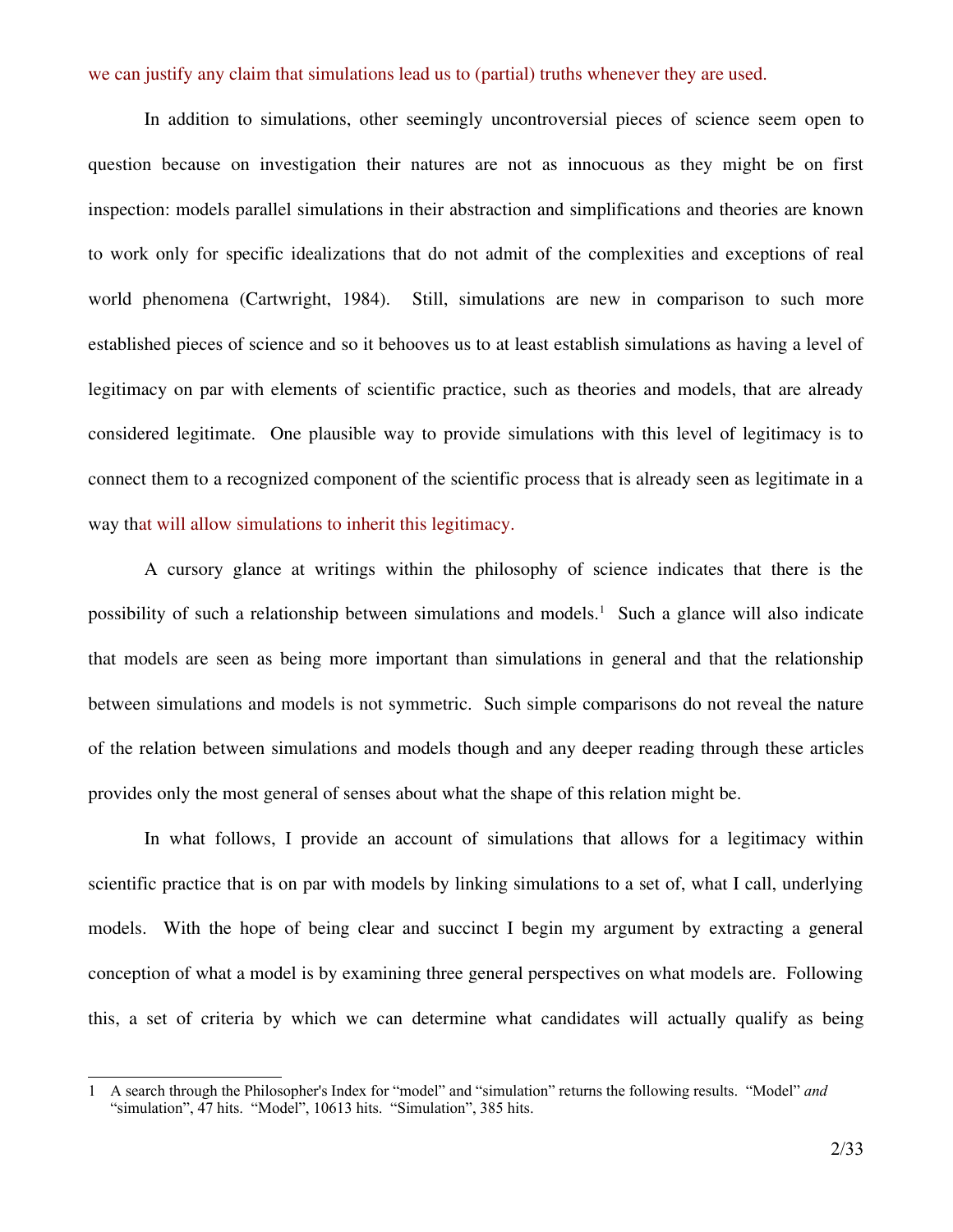simulations for the core arguments in this paper is given. With these tools in hand I then consider, and reject, the possibility that simulations *are* models, despite the ability of such a reduction to grant simulation the required legitimacy outright. The reasons for this rejection are three-fold. First, a simple thought experiment shows that while simulations may require what I refer to as underlying models to take place, these models exist independently of the simulation they underlie and so the two cannot be identical. Second, another thought experiment shows that simulations have a special characteristic of self-contained state-to-state determination which is not shared by those models which we might traditionally refer to as being "dynamic." Third, a look at the ways in which simulations are actually used shows that they are better understood as being a special kind of experiment rather than a special kind of model. With the relationship between models and simulations clarified, the core property of simulations identified, and the role of simulations within scientific practice roughed out, all via the rejection of the possibility that simulation are models, the discussion is quickly turned to the establishment of the legitimacy of simulations within scientific practice from these three results. Finally, with the legitimacy of simulations established, the paper closes with an investigation of two interesting questions on the ontology of simulations: specifically, "How do we distinguish between simulations?" and "What actually counts as a simulation beyond the narrow casting established early in the paper to streamline the discussion?"

# **2. A General Conception of 'Model'**

Exactly what 'model' designates within the philosophy and practice of science remains open for discussion.<sup>[2](#page-2-0)</sup> Fortunately, the details of this debate concern the task at hand only to the extent that by looking at few of the more well established perspectives, we may hope to extract a general notion of what a model is. If successful, this notion will allow us to not only examine the relationship between

<span id="page-2-0"></span><sup>2</sup> For a particularly poignant example of a contemporary debate that turns on the interpretation of 'model' see the exchange between Fetzer (1999) and Johnson-Laird and Byrne (1999)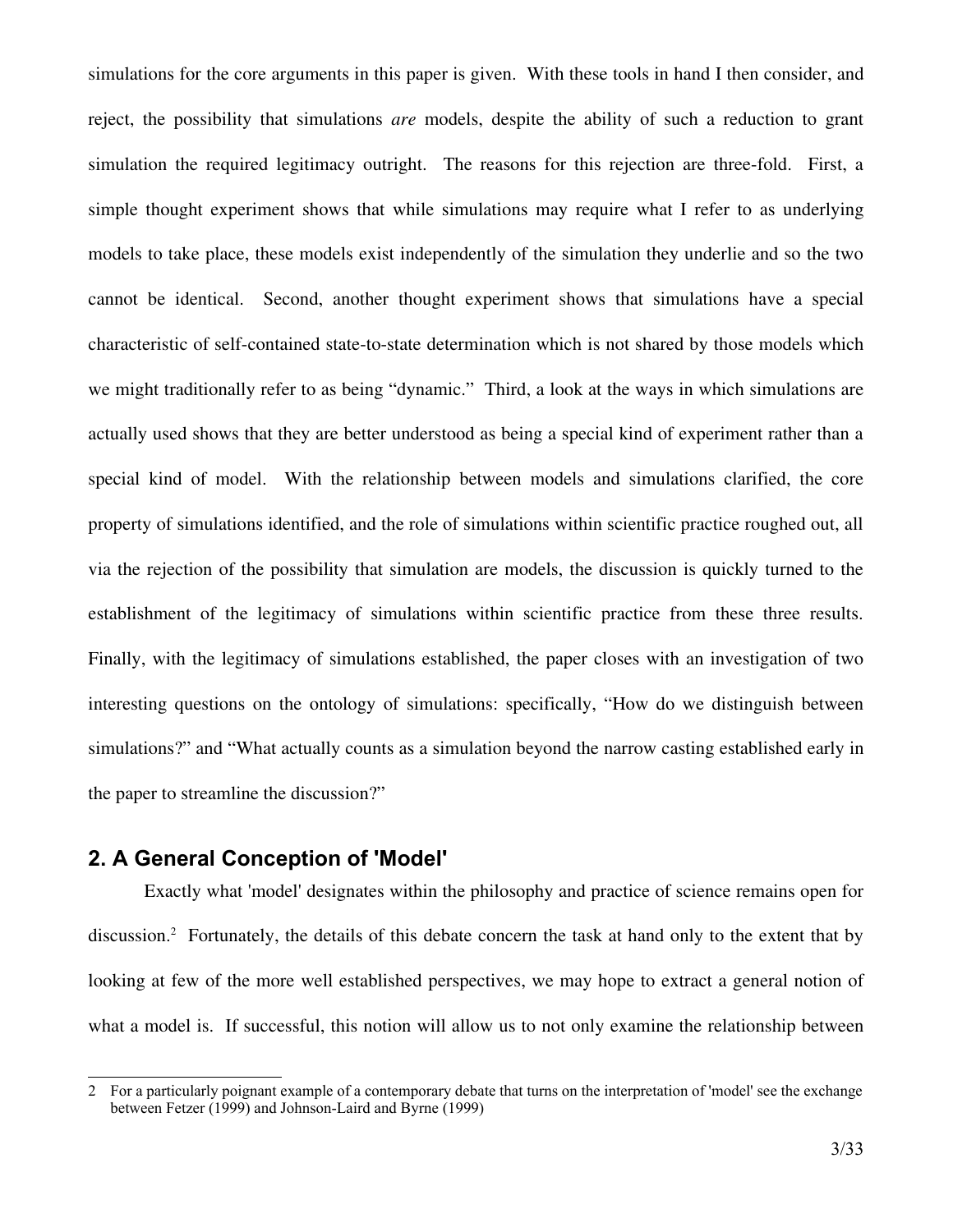models and simulations, but to have the conclusions drawn from this examination be flexible enough to accommodate any conception of a model that might finally be converged on.

Simplifying the situation a great deal, there are three perspectives that compete for our understanding of 'model.' In all likelihood, no one perspective captures our regular uses of 'model', but what matters for our purposes is the intent to do so. Once identified, these perspectives can be roughly shaken into relief from each other so that the differences can be shaved away from the commonalities. The distinctions chosen are similar to those used by Suppe (1974) and Morgan and Morrison (2001) and in the spirit of divisions made by Morton and Suárez (2001). It is of little consequence that overlaps are possible between these perspectives due to the imprecision with which they are made since the goal of this exercise is to establish a conception of models *in general* and not the production of a theory of models. The three perspectives to be considered are as follows:

a) *Models as abstract entities*. From this perspective models are principally relational entities given existence insofar as they are contained in someone's thoughts and ideas. These relations have a representational component to them, but this may be indirect. The syntactic and semantic conceptions of scientific theories most properly belong under this perspective since both require no more of models than they remain abstract entities held in the mind (Morgan and Morrison, 1999; Giere, 1988; Suppe 1974). On the syntactic view it is theories first and models second. Here, theories are defined as axiom sets within a specific language—typically firstorder mathematical logic with equality—and models are defined as interpretations on which the axiom set is true. As *interpretations* models do not require physical existence in the world and it is this characteristic that places the syntactic view of theories within the models as abstract entities perspective. It may be the case that our interpretation connects things that exist in the world to the theory, but the interpretation remains abstract in the sense that it has no existence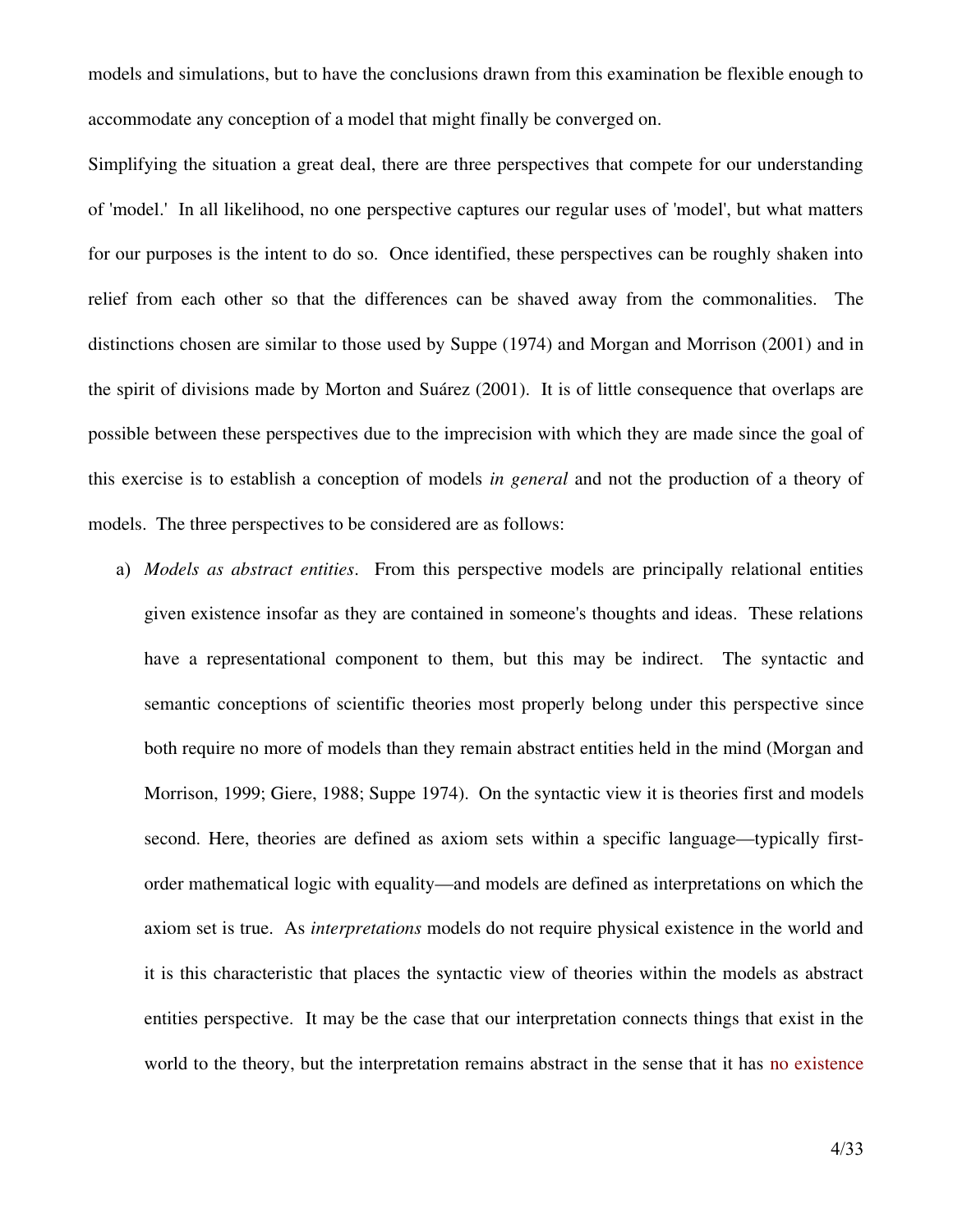outside the head of an interpreter of the theory. Even claims that the model can be written down establish, at most, that physical entities can be triggers for bringing the model to the forefront of our minds and does not constitute a rejection of the claim that a mind is needed to do the interpretation precisely because the interpretation happens in the mind. The semantic view of theories turns this hierarchy on its head, defining the theory in terms of a set of models and ultimately removing the special status given to logic by the syntactic view because a wide range of languages could be used to generate sets of axioms that are true from the models provided. Swapping the precedence of theories and models does not make models any less abstract though, since the closest that models get to being physical entities is their empirical substructures (Giere, 1988), which can be understood as being the form that our experiences in the world impart on models as abstract entities. The value of the semantic and syntactic towards an adequate conception of models is not their individual definitions of 'model', but the position implicit between them that without minds to hold the similarity relations that compose models any claim that some thing or another is a model would be nonsensical.

b) *Models as physical instruments*. The conception of a model as a principally abstract entity is not one held by most people. This is not an indication of ignorance or misinformation about models but a reflection of how models are predominantly used in practice. Kits purchased from a hobby shop for building planes, the coloured balls and little sticks common to chemistry classes and computer programming code all have a physicality that contributes strongly to the conception that those unfamiliar with philosophy of science, logic, and higher order mathematics will attach to 'model.' Each of these models can be seen, touched, or directly manipulated, in virtue of the common reality that they exist in, in ways that abstract models cannot. The key idea here is that models are objects in the world that have an imperfect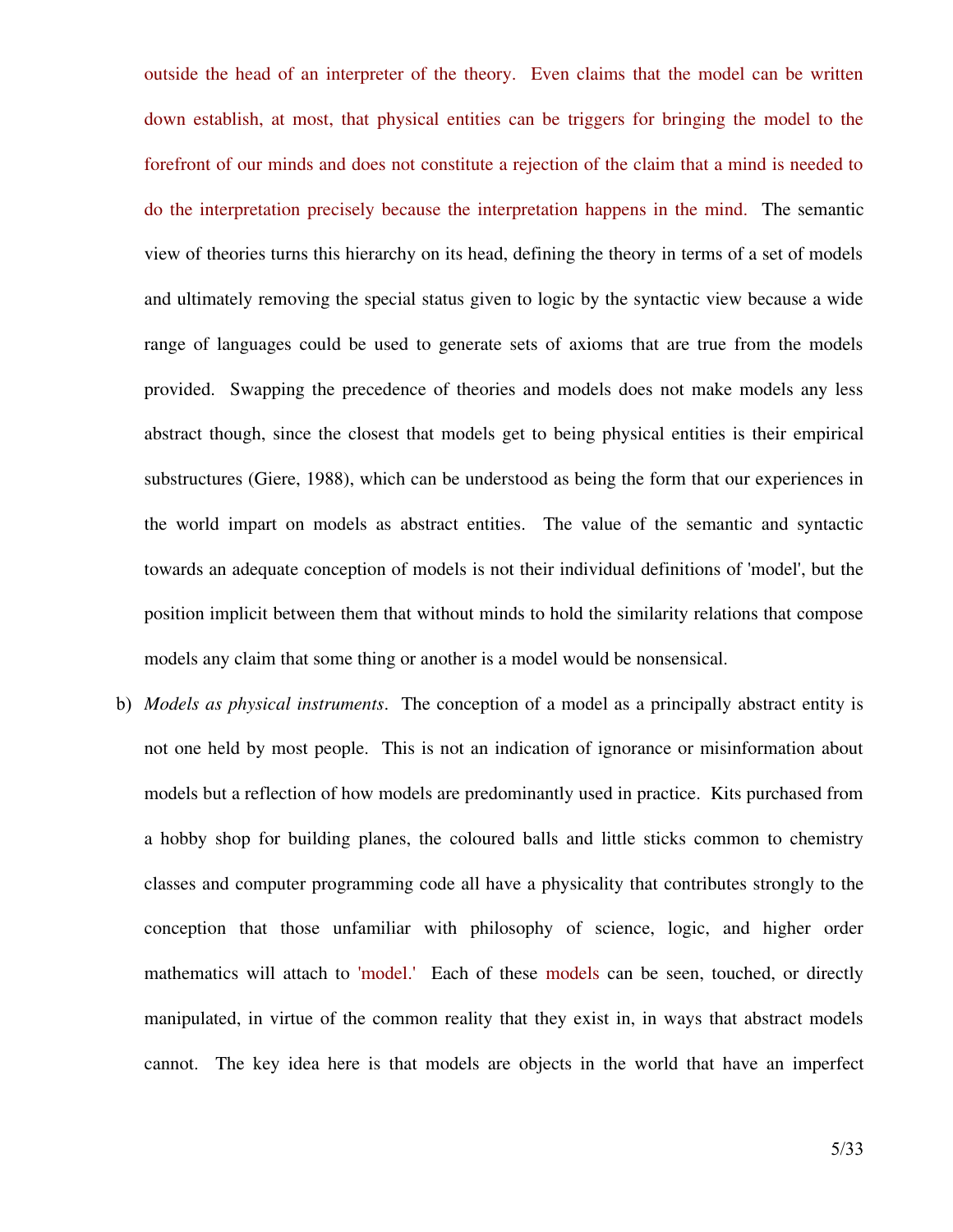isomorphic relation to some particular thing or other (Suppe, 1974). Despite the imperfections of this relationship, these models serve as excellent instruments of instruction and as platforms for further investigation. An example of the explanatory power of physical models can be easily had by considering how an orrery or film can quickly convey the movements of the planets around the sun in a way that a lecture alone could never achieve. [3](#page-5-0) There is something immediately accessible in the physical representation of a system normally beyond our observational capacities that makes any attempt to explain the concept of planetary motion without the model clumsy in comparison. The gaps that these models leave in their simplifications may be looked at as cause for concern, but in practice they are invitations for further exploration.

c) *Models as mediators*. This perspective is due to a recent compilation by Mary Morgan and Margaret Morrison (1999) in which it is argued that models should be properly understood as autonomous instruments of investigation that mediate between theory and world. It is the their view that models are: a) *autonomous* from theory and world because they are not wholly determined by either, but are the products of attempting to square the two together and; b) that models are *instruments,* in that through their representative nature they function as tools which aid in fashioning our understanding of world and theory. The models as mediators perspective is best understood as an attempt to extract the elements from the models as abstract entities and the models as physical instruments perspectives that reflect how scientists actually use models and synthesize them into a single perspective. The ideas in *Models as Mediators* have roots in earlier works, notably Cartwright (1983), Nagel (1961), and Hesse (1966). Morgan and Morrison point out that their view of models within science is not yet a theory of models that would help differentiate between model and theory, but rather a platform of information about

<span id="page-5-0"></span><sup>3</sup> An orrery is a clockwork device for representing the movement of heavenly bodies.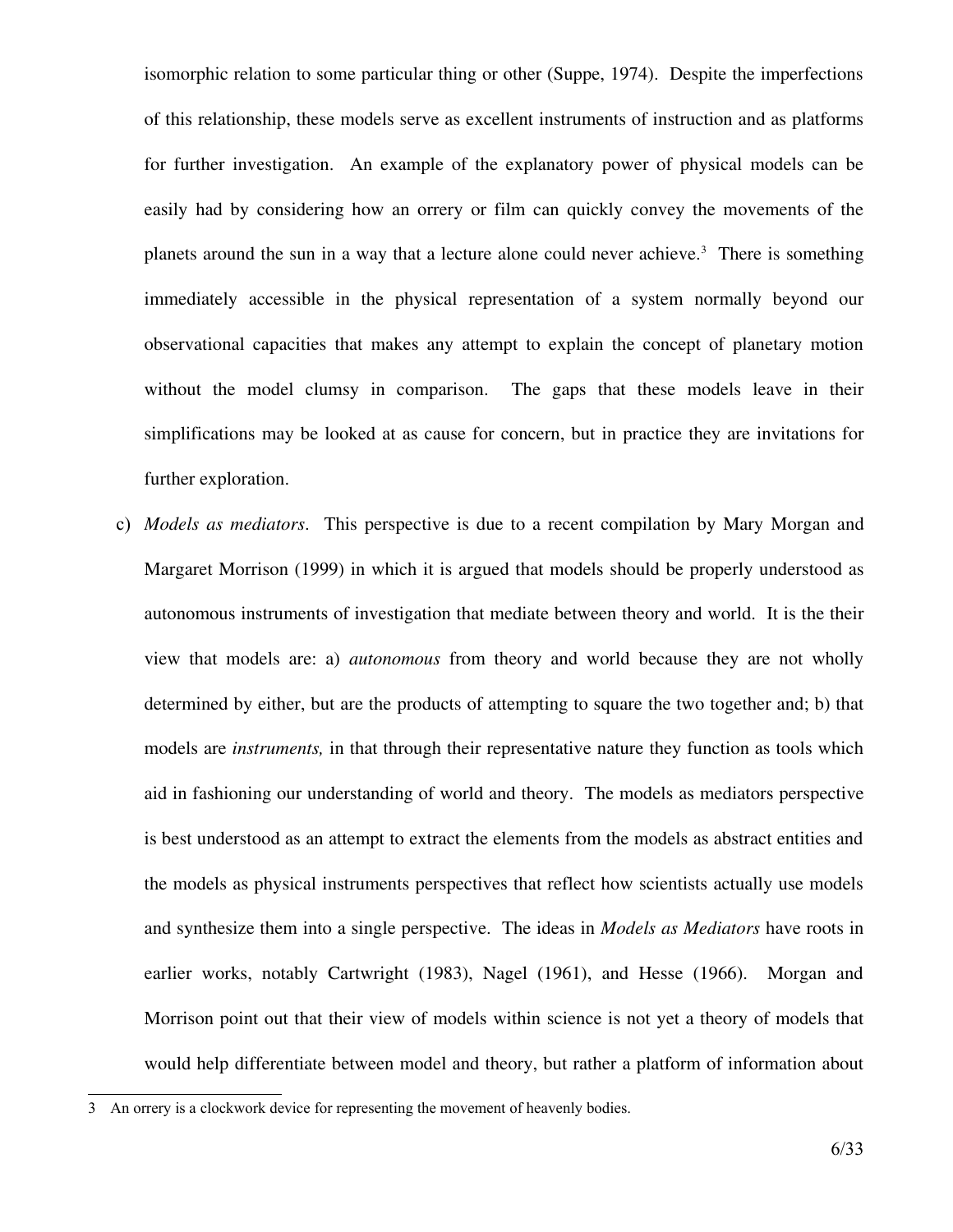the place of models in practice that will "help to yield that information" (Morgan and Morrison, 1999, p. 12). It is the spirit of their project that is most important for our purposes here since it will be in this same spirit that the similarities between all three perspectives will be used to form a general conception of 'model' with which to compare simulation against.

While there are clear differences in these three perspectives on what a model is, an important commonality remains: each perspective requires that its models bear a set of relations such that it can be recognized as being a representation of the thing that it is claimed to be a model of. These relations are the source of the representative capacity of models because they *are* representational relations that the object being modeled bears, either within itself or to other objects. In the case of the syntactic theory of models for something to be considered a model it must make the theory it is to be a model of true. To do this the prospective model must not only specify entities that can give specificity to the general variables provided by the axioms, but these specified entities must maintain the relations generalized by the axioms. On the semantic theory a model is a structure, providing both a set of entities and a specification of how these entities relate to each other. It could be argued that some of those things that are called models on the semantic view are basic and unconnected to anything else, but this would not refute the claim being made here. Typically, these models are inspired by states of affairs observed in the world and thus are representations of these states of affairs. Of all the perspectives, the general need for models to be composed of representational relations is easiest to see in physical models where both the relevant components of the model and the thing being modeled can be pointed to, and the success of the representations judged on how well the relations in the actuality are maintained. Finally, the models-as-mediators perspective has models taking their representative cues from both theory and the world in ways similar to those of the other perspectives given here. While there may be other commonalities across these perspectives, it is the notion that models are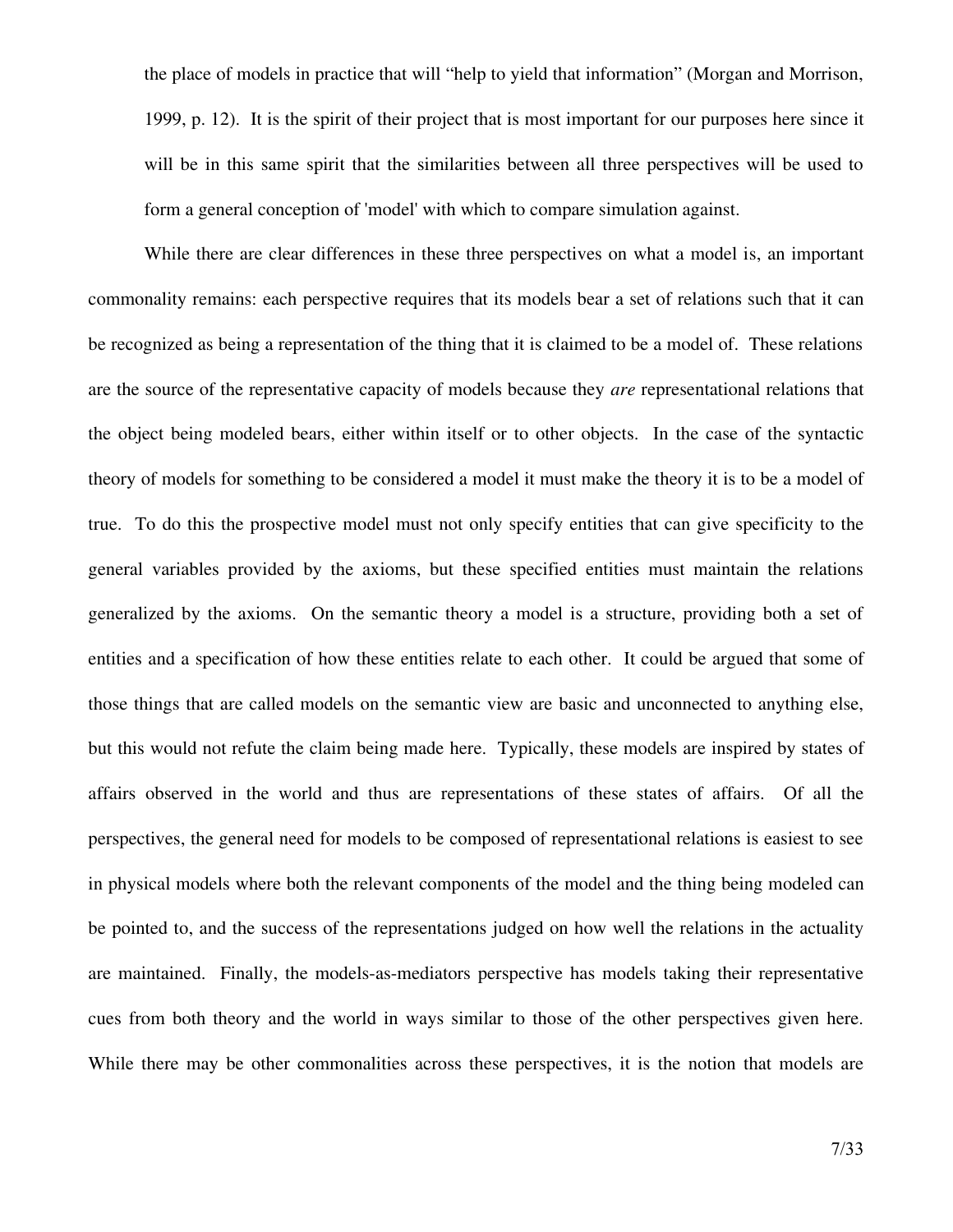collections of representative relations that will form the basis of our investigation into the relationship between models an simulations.

Before moving on and selecting a working conception of what counts as a simulation, it is important to handle a possible line of objections to this generalization of what counts as a model. These objections arise because taking models as basically being representative relations means that they are really only mental entities and thus be a claim that many physical things that we call models are no such thing. In particular this objection might be raised by those holding the models-as-physicalinstruments view (and possibly some of those who believe that models may be instruments that mediate between theory and world) and phrased something like this: "But look at this tiny plastic car! Surely it is a model regardless of what anybody thinks. It even came from a model shop." The problem is only an apparent one though, resting on a confusion between the semantic content of the word and the conditions necessary for that content to be there in the first place. I am not asserting that models are models because we happen to call them "models" instead of "kumquats" or "rigmaroles". Rather, that without *someone* to use the things we call "models" as loci of representational relations, and thus impart them with meaning, these objects would never be able to operate as models do, in the case of models with physical instantiations, or exist at all, in the case of purely abstract models.

The principally mental nature of models could be challenged further though on the ground that the need for a mind to make the kinds of representational relations necessary for there to be a model is an endorsement of relativism that is ultimately self-defeating. Before any thoughts in this direction go too far—say to the point of claiming that the conception being painted here is self-defeating because if it were true then everyone would have a different conception of what a model is and thus make any attempt to talk about what a model is, including this one, nonsensical—we need to take stock of what we actually observe in our regular uses of "model." There is clearly variation in what different people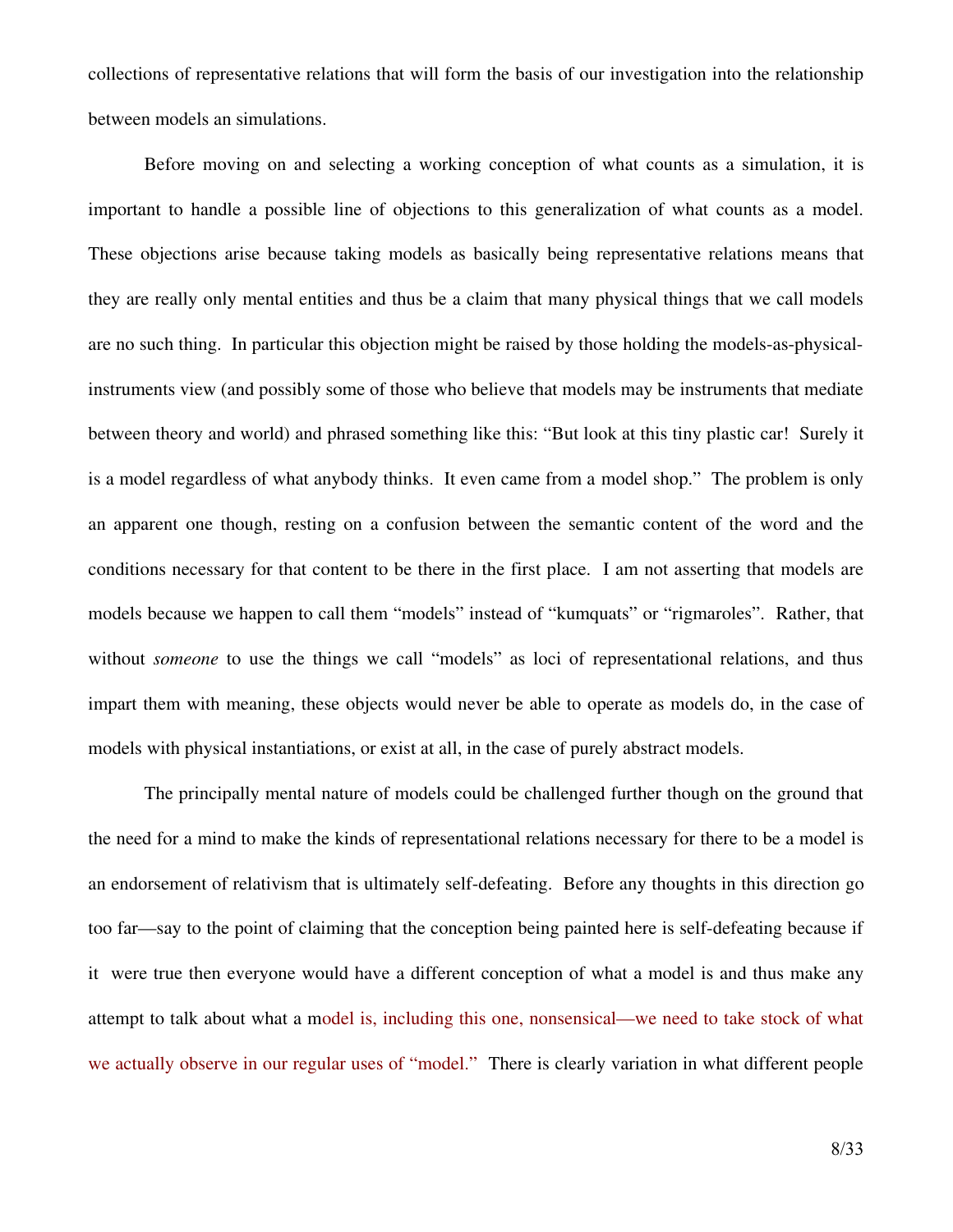call and use as models: lines drawn on a napkin can function as a model of the layout for a city's streets for one person and be meaningless for another; the models that a logician might use to capture a particular theory may be symbolized into obscurity for most everyone else; and a piece of abstract art can serve as a model of the human form to some and be nothing more than a blob of steel for others. Despite this variation there is a great overlap in the things that we consider to be and use as models: toy planes, instructive diagrams written on napkins, and plastic cadavers are all commonly agreed to be models. This overlap counts as evidence that there are boundaries on what what we conceive of as a model. The source of such boundaries is unclear and beyond the scope of this paper, but they can likely be found in an appeal to a combination of physiology and social environment.

Noting the examples used so far, models are pervasive entities in our existence and we might even go so far to suggest that there is an important reason for this in that physical models, whether miniaturizations or symbolizations, capture complex relationships that we might well not be able to fully hold in our heads. It is for this reason that some theorists might consider physical models to be extensions of our minds into the world around us (Wilson, 2004). While interesting, the exploration of such controversial ideas is beyond our purposes though. We can thus set such concerns aside and, taking our broad understanding of models as representational relations with us, turn our attention towards determining what the exemplars of simulation upon which our investigation of the relationship between simulations and models should be based.

## **3. A set of simulation exemplars**

There are two ways that defining what is meant by 'simulation' can be done: we can either make an explicit definition that ensures that we will have the legitimacy we are seeking, or we can look at the things scientists are using as simulations and try to extract something definition like from this set of exemplars. Since simulations are already used so widely and since the project we are concerned with is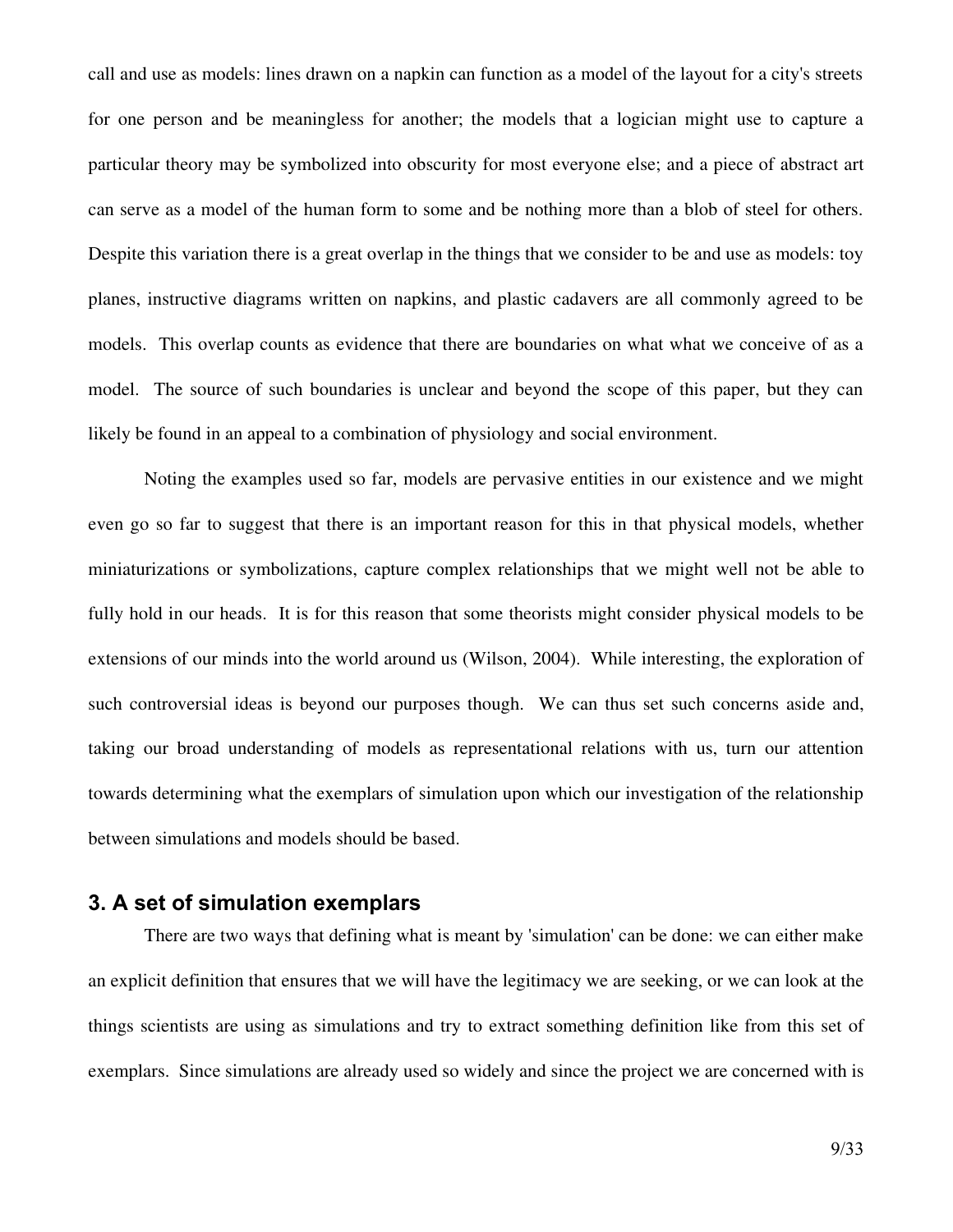to *determine* what legitimacy simulations have within current scientific practice, rather than simply *making* them legitimate, it is the latter method of determining what counts as a simulation that will be pursued. To this end, the processes typically referred to as "computer simulations" will form the basis of these paradigm examples, for two reasons. First, the frequency with which "simulation" and "computer simulation" are taken as being perfect substitutes suggests that they are the most easily recognizable sources of simulations available. Second, it is rise of computer simulations as a method within science that has brought about the need for an account of the legitimacy of simulations within scientific practice in the first place, and so it is fitting that they be the source from which our set of exemplars is drawn. Exactly what is meant by "computer simulation" though? Without further qualification "computer simulation" is rather ambiguous—it could be bent to capture any of the myriad of processes that a computer could undertake—and so further refinement must be provided before we can move on and examine the relationship between models and simulations.

Fortunately, such refinement is easily had by noting that we seem to have an intuitive sense of what processes carried out by computers as simulations and what do not—the programs that compose a spreadsheet or word processor seem to be importantly different in nature from the investigation into star thermodynamics discussed by Winsberg (2001) and the multi-agent systems examined by Sawyer (2004). The source of this intuitive division seems to be the that those processes considered to be computer simulations have acquired their status as such through our recognition that they are intended to stand-in for some actual process, whereas other processes do not have this character. This further refinement is still too rough to give us a class of exemplars though since there are many things that computers are used for that would seem to be both simulations and not simulations at the same time. Consider a flight-simulator as an example of a problematic case for our current casting of computer simulation.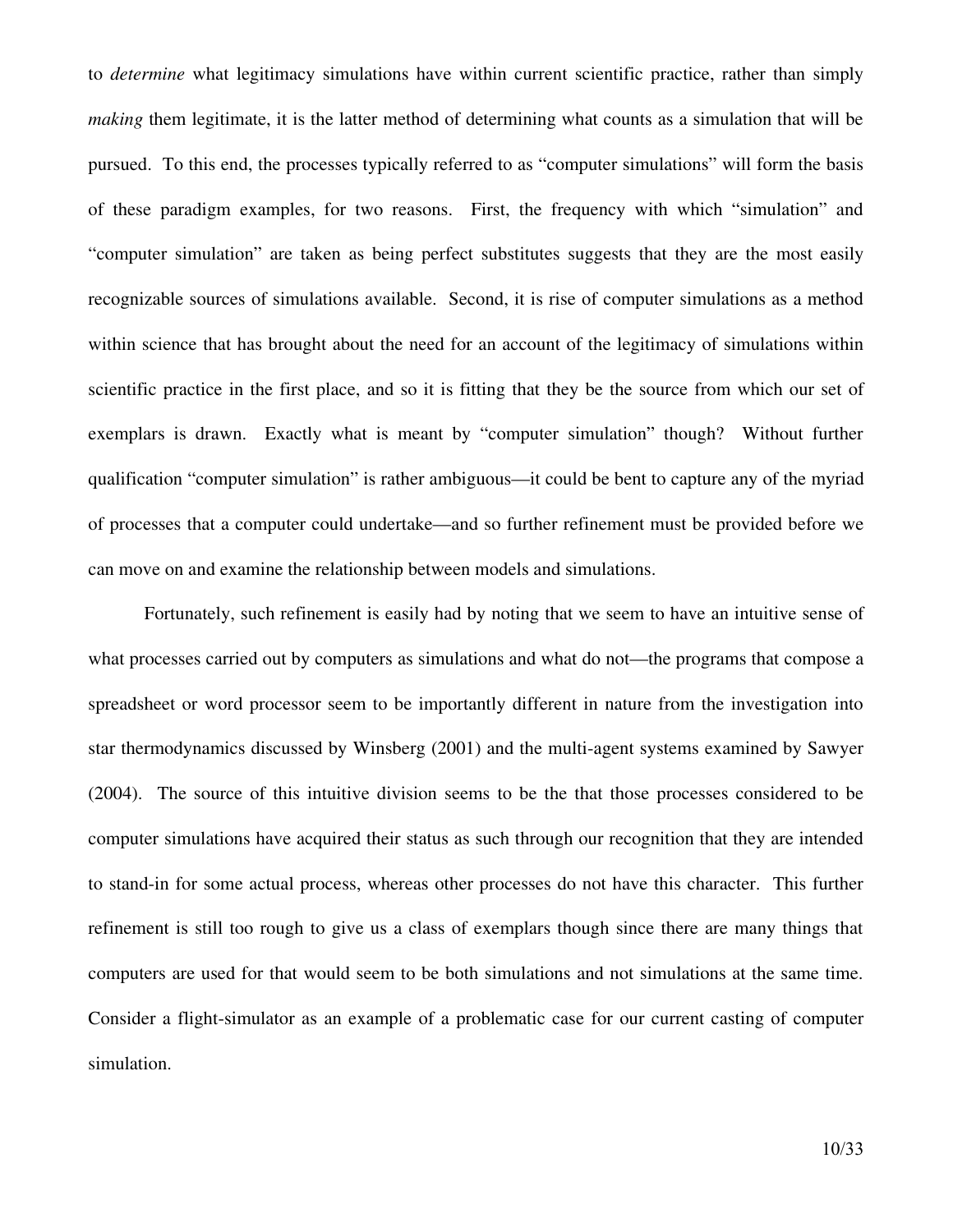A stereotypical flight simulation involves a human pilot who interacts with a computer through a set of controls that resemble those found in the cockpit of an actual plane. Based on the inputs provided through the controls the computer produces a set of outputs meant to be taken by the pilot as representations of what would actually happen in a real plane. This case is problematic for two reasons. First, the whole process is superficially no different from a computer program which we would intuitively classify as not being a simulation because the behaviour of the pilot and the computer are so intertwined that it is not clear we have a simulation at all. In both the cases of a spreadsheet and flight simulator, a human provides a set of inputs to the computer which then provides a set of outputs that are then used by a human as a basis for a new set of inputs, starting the whole process again. Second, the presence of the human pilot makes it difficult to call the *entire* system a simulation because the human pilot stands to be considered an actuality. Since we are seeking a set of examples that can be uncontroversially seen as being simulations, uses of computers that complicate matters by regularly involving outside intervention, such as flight simulators, need to be excluded until we have developed the conceptual tools to deal with their status. We can bring about this exclusion by distinguishing between a closed computer simulation and an open one.

A closed simulation is one that is entirely self-contained once the initial inputs have been provided, it contains all the necessary information to process the initial inputs or the data that it created as a result of processing this input. In contrast, an open simulation accepts new input on various occasions throughout running its program because it is meant only to be a component of a larger system which has not been represented within the program. Constraining our set of simulations exemplars to contain only those that qualify as closed computer simulations will allow us to set aside many problematic cases until later, when we have the insight necessary to accommodate them.

One final qualification needs to be put on our criteria for selecting a set of simulation examples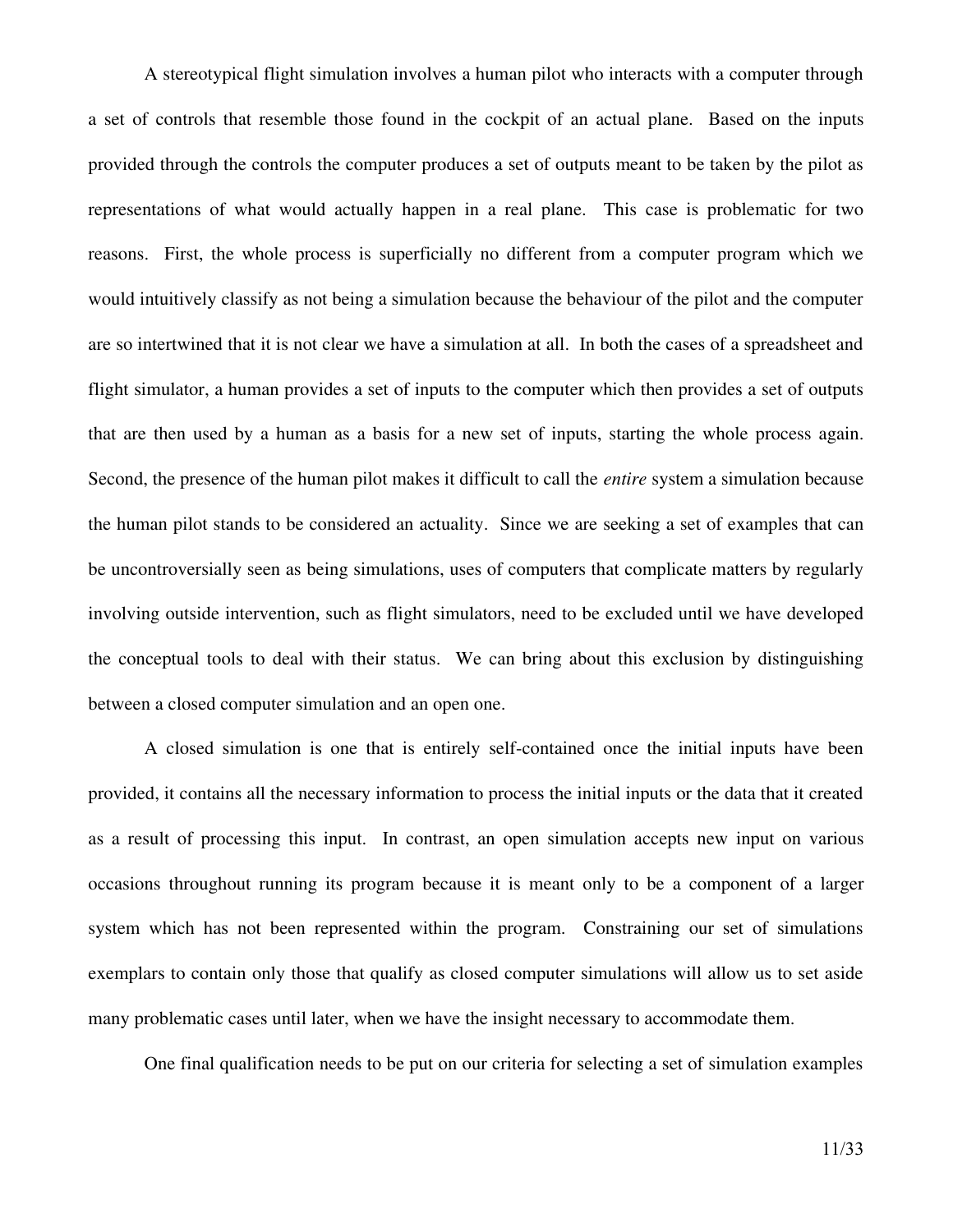before we move on: it must be understood that by "simulation" we are concerned with what is conventionally referred to as the *running* of a simulation and not the *construction* of whatever elements are required in order for the simulation to be run. I raise this distinction so that Winsberg's argument that "simulation is a rich inferential process, and not simply a "number crunching" technique" (Winsberg 2001, p. S442), will not be seen to be at odds with the narrower conception of simulation being drawn here. Reflection on Winsberg's discussion makes it clear that his reason for including the construction of a simulation under the name "simulation" is to highlight the entire simulation process including: construction, use, and refinement—as being worthy of its own epistemology within the philosophy of science, an argument that I agree needs to be made.

Any further refinements beyond simply insisting that any candidate computer simulation be closed will run the risk of stripping the general notion of computer simulation of its accessible quality. So, with closed computer simulations as our paradigm referent for 'simulation' let us turn our attention towards establishing their legitimacy.

### **4. Simulations are** *not* **Models**

With the general notion of the essence of what counts as a model and the criteria for determining what can count as a member of set of simulation exemplars available, respectively sets of representational relations and closed computer simulations, we can now turn to our attention towards trying to establish the legitimacy of using simulations in scientific practice via an exploration of the relationship between models and simulations. This section carries out this investigation in three parts, ultimately providing an argument in three parts for the demarcation of simulations from models in a way that passes the legitimacy of models onto simulations. Parts one and two are thought experiments that juxtapose our conception of what a simulation is with how they are actually used, with part one showing that simulations are not models *in general* and part two showing that simulations are not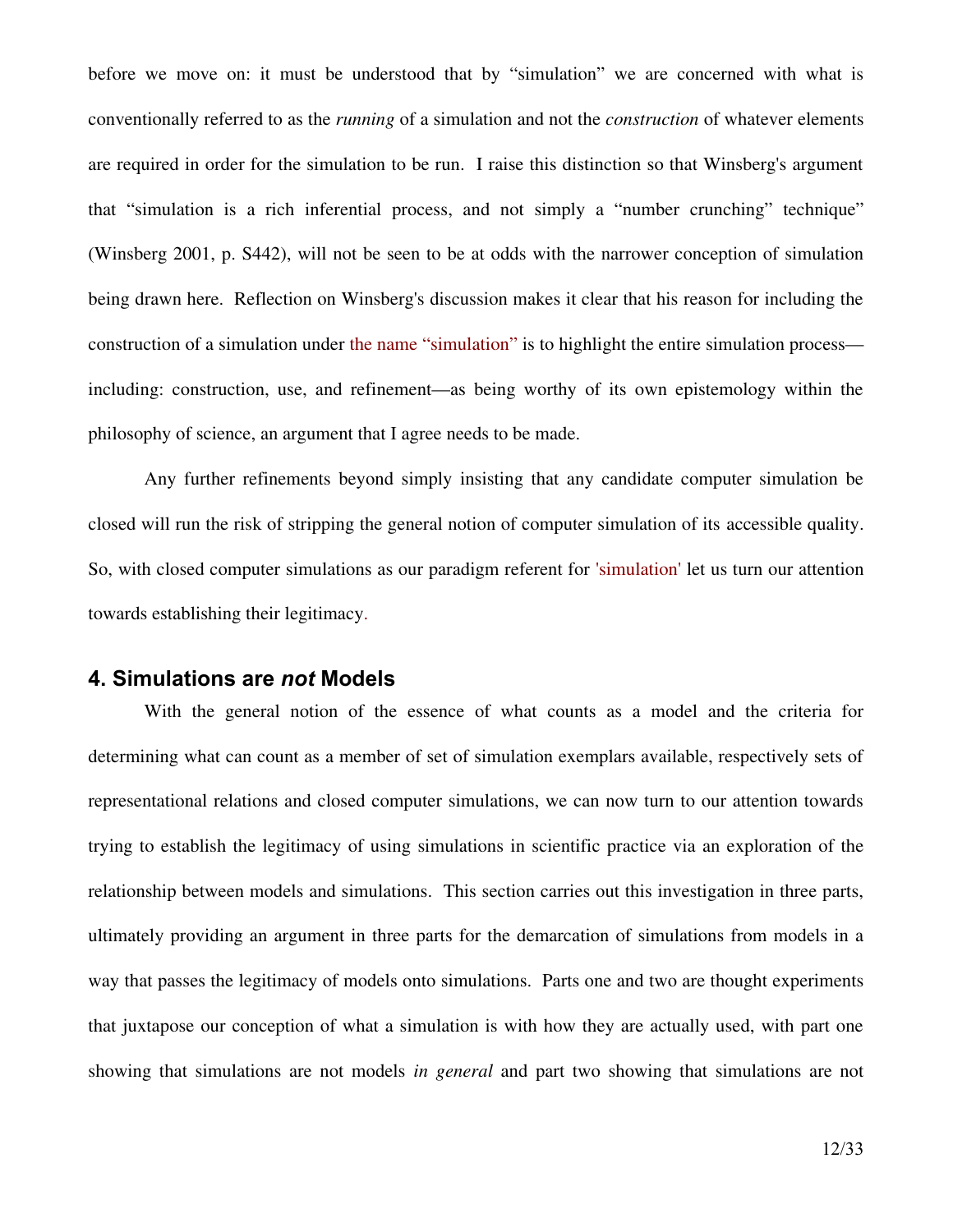dynamic models *in general*. The third part takes the conception of a simulation refined by these thought experiments and argues that simulations should not be considered as simply special kinds of dynamic models because such a designation is not reflected in their use. Of equal importance to the distance that these arguments place between models and simulations is the connection that remains between them and which bestows the legitimacy of models on simulations. While this connection will be made apparent throughout this section, specific attention will not be drawn to it until the next.

### *Pause-and-Play*

Imagine that you have before you a computer carrying out a closed simulation—it does not matter what is being simulated so long as the process as a whole is in the spirit of our set of simulation exemplars. Now, given that you have a simulation taking place, consider what remains if you were to halt the simulation in such a way that the computer ceased processing without loss or degradation of any of the states involved in the simulation. Is this suspended process a simulation? No: we speak of simulations as processes and since the process has ended (you stopped it after all) any claim that there was a simulation would lack the necessary existence of a process to even get started. What we do have is a computer with a collection of states within the hardware of the computer that represent some set of data: data that is both a description of a state of affairs and the instructions of what to do with these descriptions. The instructional data can be traced back to the high-level programming code in which the program was designed. Providing that this code was written to capture some set of relations observed elsewhere then we can consider this program to be representational of those relations and thus a model. The data that remains on stopping the simulation will retain this set of relations and, through its lineage, the representative character of these relations qualifying it as a model. While modeling with code potentially has a host of functional differences from other types of modeling that could be linked to the same process (e.g. diagrams, written descriptions of process, physical replicas, etc),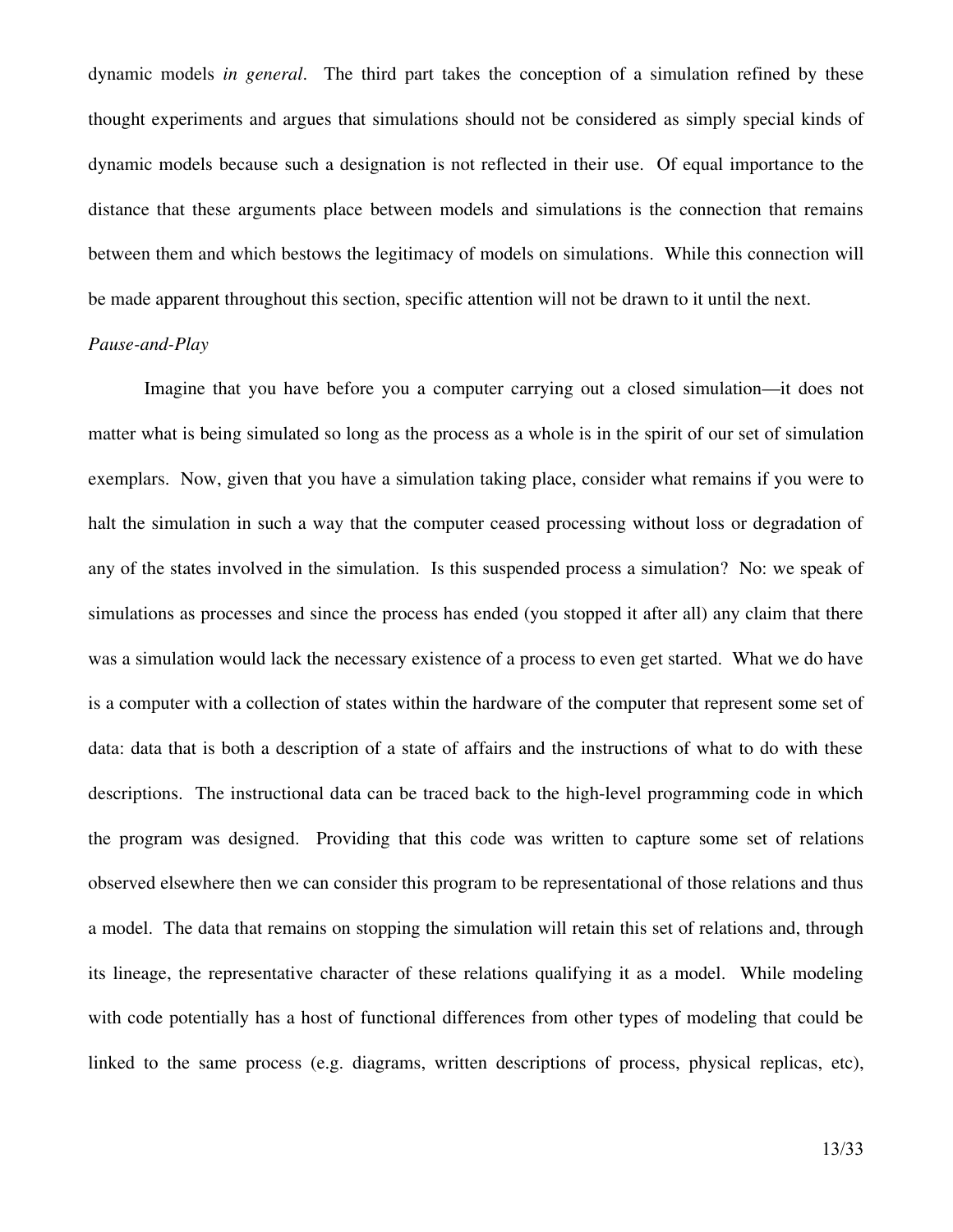program code meets all the necessary criteria for being models by acting as representations that bear the appropriate similarity relations. Despite the continued existence of the appropriate model within the data we do not have a simulation on halting, the existence of this model within the data does not constitute a process in anything like the sense in which we demand that simulations are processes, indicating that the two are not the same.

Imagine now that you let the process originally being carried out by the computer resume. Is there now a simulation? From the perspective of the data within the computer it is as if the program was never halted at all so it seems that we should conclude that there is. This situation of stopping and starting a simulation is no different than the situation would be for us if time stopped and then restarted; we would have no idea time had stopped at all because everything in our frame of reference would have been affected along with us (For all we know, this happens regularly!), and the same is true for any possible observations to be made from within the states of the computer. Further, since we were allowed to *start* a program afresh and claim that it the result is a simulation then *resuming* a paused simulation should be uncontroversially considered to be a simulation as well since restarting a paused simulation is technically no different from starting a new simulation that shares the same set of initial states.

The model contained in the data that resides within the computer is unaffected by the halting and restarting procedure that we have been imagining. We know the model remains throughout these interruptions because we could, at least in principle, extract it from the computer at anytime throughout the pause and play process because it is held within actual physical states of the *computer*. It is the resilience of this model to change under these conditions that allows the simulation to be resumed as if it was both started for the first time from that position and never halted at all. It is not merely coincidence that the model exists whether the simulation exists or not, it is indicative of an important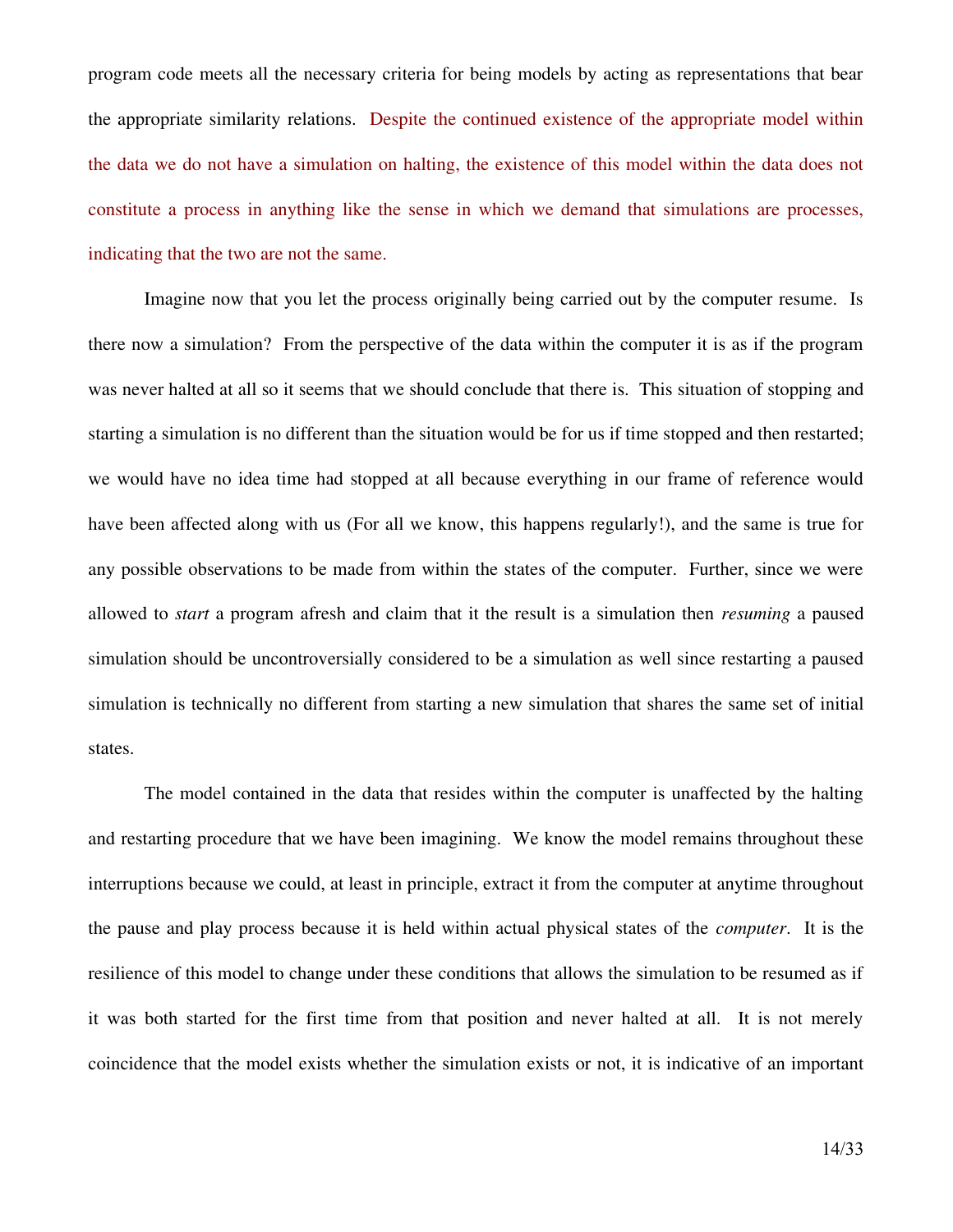relationship between the model and the simulation—the model is necessary for the simulation to exist as it does because it is the model that directs the behaviour of the simulation in the processes that it carries out. The models that stand give simulations their existence and instruction can be seen to be the basis for the simulation in the first place and can thus be referred to as *underlying models* to distinguish them from models that do not have a connection with a simulation.

The disappearance of a simulation on the pausing of the computer's operation, the return of the simulation once the computer is allowed to resume, and the continued *existence* of an underlying model through all this indicates that simulations are not identical with their underlying models. The identity relation, after all, demands that the things to which it can be applied must behave the same way under the same conditions and we do not see this property exhibited by simulations and their underlying models: when we pause the computer we see the simulation cease to exist while the model remains. Simulations may not be identical with the models that they make use of but it remains possible that they are models in their own right, models that subsume the underlying models that they make use of in the way that a Matryoshka doll stacks smaller dolls within larger dolls. [4](#page-14-0) We see this property displayed in many cases of actual models—a model ship includes a model rudder, a model of the economy includes a model of financial markets, and a model of star thermodynamics will include a models of various layers of the star—and while it is true that not every model ship needs to have a model rudder, the kind of inclusion being suggested here is so commonplace within models that is almost trivial. If it is the case that simulations are models in their own right then just what kind of models would they be? Even if the pause-and-play argument does not prompt at least the possibility that models and simulations are not the same thing, it does indicate that simulations have a dynamic component—they are active processes that lose some important criteria for their existence when stopped—and so, if we are going to consider that simulations might be models unto themselves, positing that they may be

<span id="page-14-0"></span><sup>4</sup> Matryoshka dolls are also known as Russian dolls, nested dolls, and stacking dolls.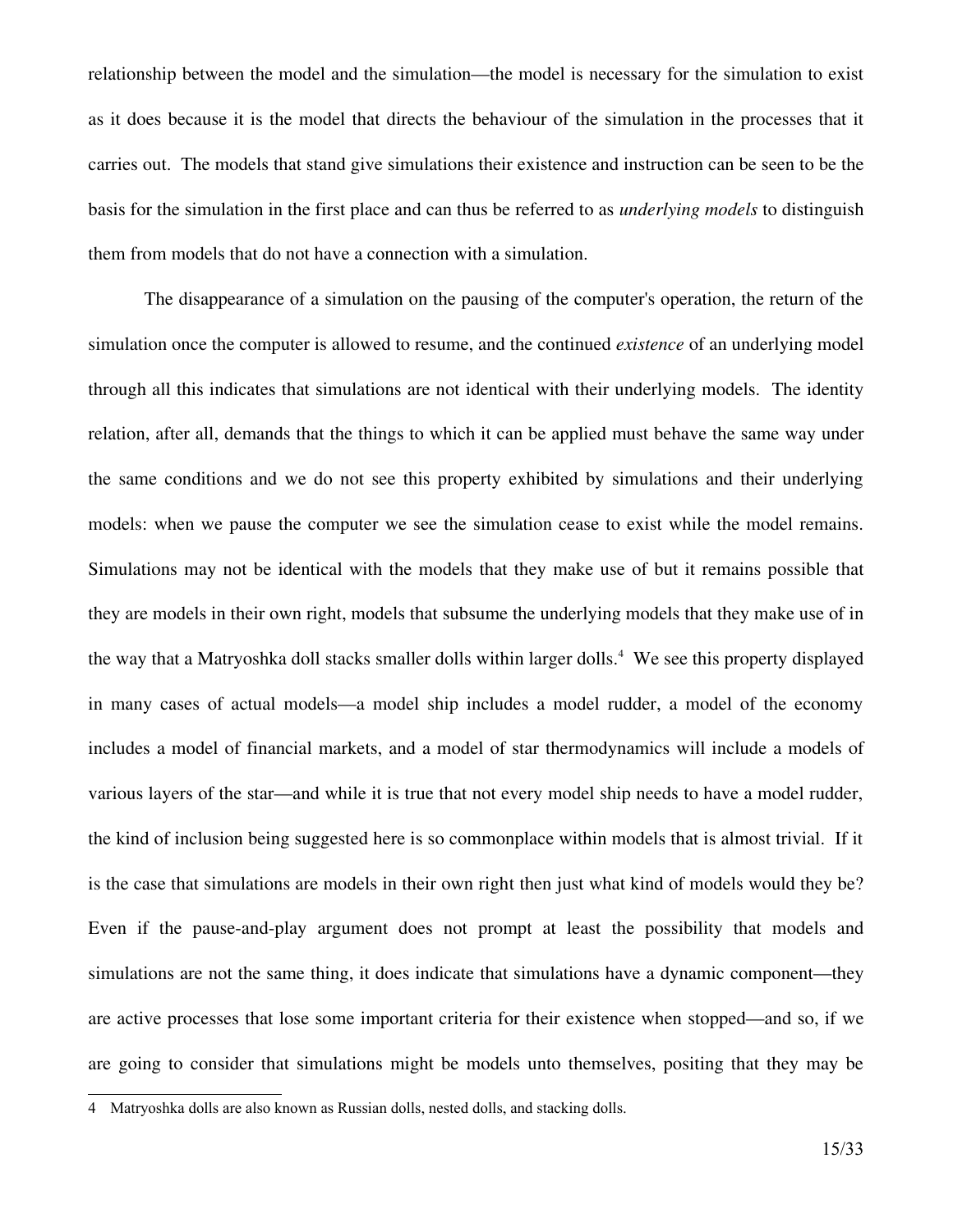dynamic models is a good place to start.

#### **The Flip-Book**

In order to consider the possibility that simulations might be dynamic models, we will need a conception of what a dynamic model is and this conception needs to be broad enough to capture any overlaps that might exist between 'model' and 'simulation.' In the interests of brevity, let the working characterization of dynamic models be a model that represents one, or more, processes, i.e. they represent changes between states and the mechanisms that bring about such *changes*. Given this general characterization should simulations be seen as dynamic models? No: while this general casting of what it means to be a dynamic model can be seen as encompassing what composes a simulation at least insofar as simulations also represent change and the mechanisms that bring about such change, the essential nature of simulations extends beyond representations of change. In short, a simulation is a step-by-step process actively driven forward by the logic of an underlying model—the future states in the machine are a direct result of the computer making use of the current states represented within itself under the direction of the relational logic also modeled within these or other states—and this is *not* true of dynamic models in general.

To see that simulations are driven by the logic of their underlying models, consider the difference between a computer simulation that depicts the movements of the nine standard planets within our solar system through a set of images on a computer screen and these same images presented in a child's flip-book. In the case of the flip-book it is clear that there is a representation of the solar *system* and the major bodies within it (we can point to them on each page). It is also clear that by flipping the pages we can represent the movement of theses planets around the sun (each page captures a state successive to the one on the previous page and the difference between these states indicates change). Given the appropriate perspective and temporal coverage/reference we may even be able to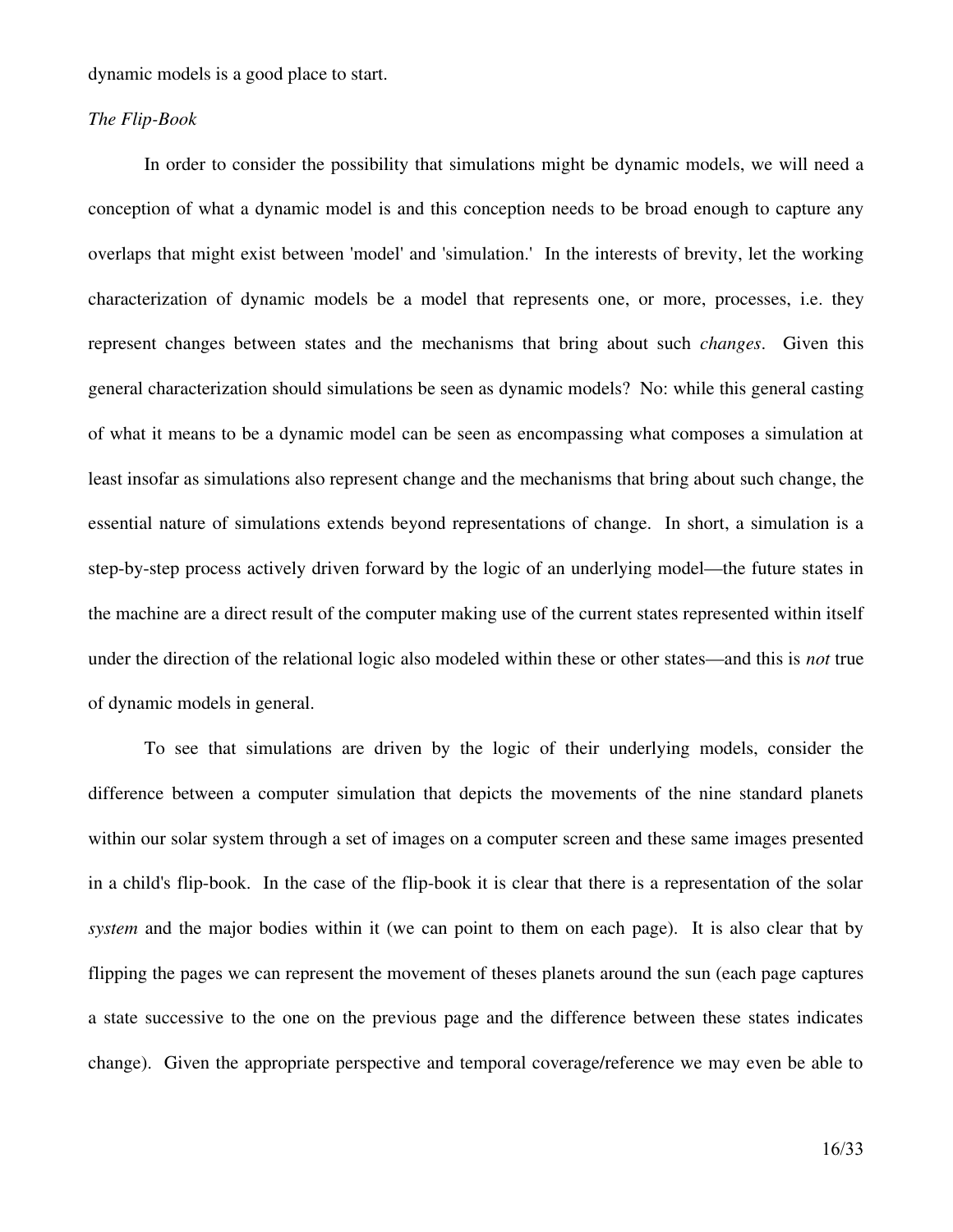predict certain heavenly events of interest, such as conjunctions. In comparison, the simulation seems, at least on a cursory initial consideration, to be no different from the flip-book: by showing the same movement of the planets around the sun, the simulation has the same representational qualities of the flip-book and stands in the same relation to the actual solar system. Such a cursory initial examination does not go deep enough though because it does not look at the process by which each produces the images, but only at the outcome of these processes.

In the case of the flip-book planetary movement is represented by the succession of images being presented to us. The order of this succession was determined by the understanding of how the planets and sun interact (that is to say, by theories they had governing the movements of large astrological objects, the most important idea of which is gravity) held by the creators of the book. It follows that once the book is constructed we have at our finger tips a collection of images representing the solar system that we can flip through in rapid succession to get a sense of how the positions *of* these bodies changes over time. On the other hand, while the simulation provides the same set of images, it is not the case that the computer should be seen as carrying out a process reducible to simply flipping an ordered set of images across the screen (although computers are certainly capable of doing this). Before each image is presented the computer must actually *determine* what the next image will be and make this determination based on information it holds, describing the previous or initial state in conjunction with the logic of the model contained in the program. The flip-book, in contrast, makes no such determinations in and of itself. Yes, its pages are ordered in accord with the same theories that helped shape the models that underlie the simulation and yes there is a sense in which a combination of the ordering of the pages and the hands of the person holding the flip-book contribute to what is being presented to us, but these are outside the flip-book itself. The flip-book is unable to answer the question, "What do I do next?" from within—it requires the intervention and interpretation of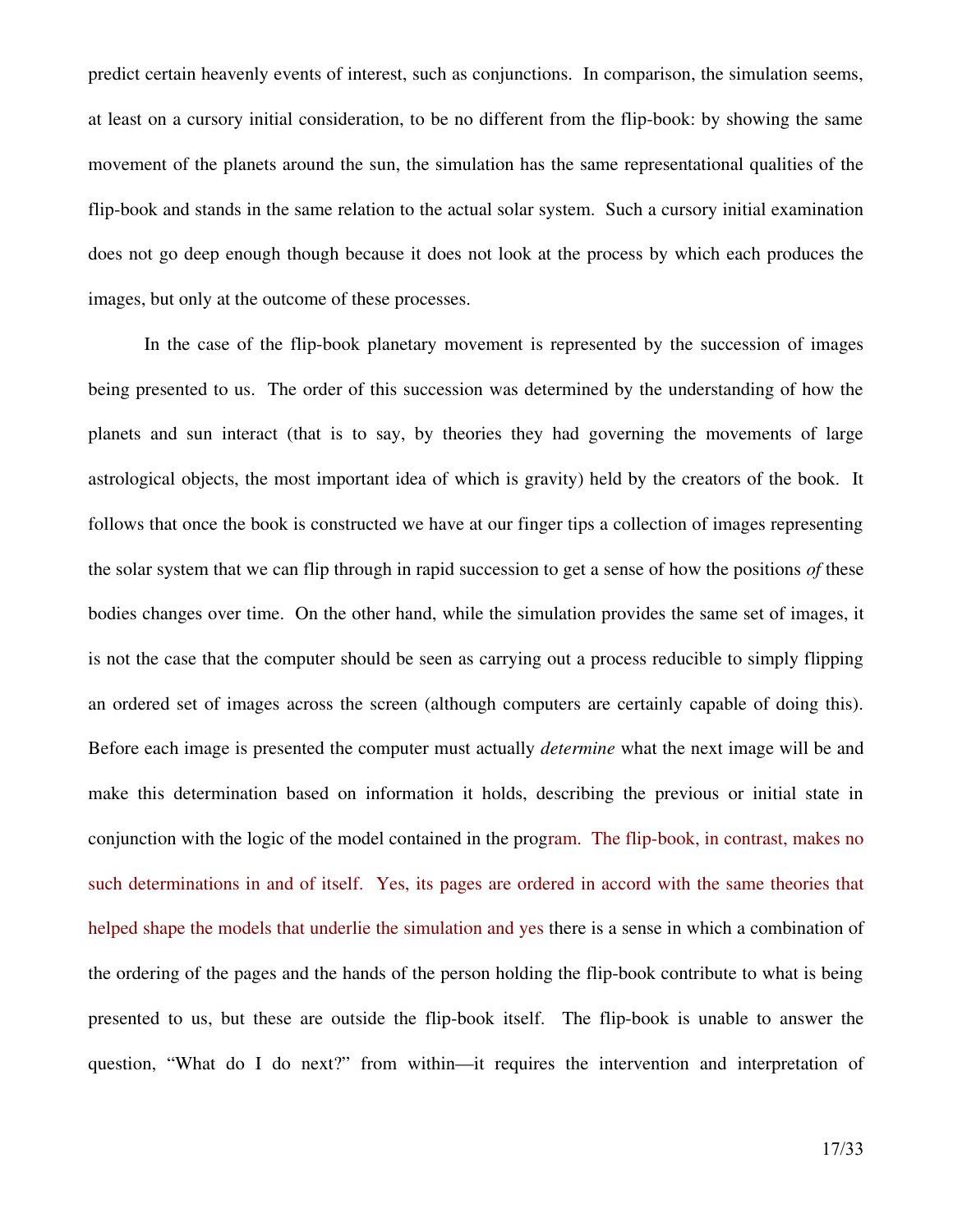something beyond itself, namely us and our fingers—whereas the simulation is moved from state to state without the need of outside guidance.

The existence of state-to-state determination internal to simulation allows us to demarcate them from only *some* dynamic models thought, specifically those ones that do not also have this property. It does not, unfortunately, allow us to demarcate simulations from an interpretation of 'dynamic model' that includes internal state-to-state determination processes. Further, it *seems* unlikely that such a demarcation could ever be made because once internal state-to-state determination has been granted to dynamic models they will share both the outputs and the production mechanisms of any comparable simulation. In short, dynamic models with internal state-to-state determination will be identical to simulations on all observable accounts meaning that simulations are a special case of dynamic models. Before accepting that this somehow closes the need to continue this investigation because simulations clearly are dynamic models, we need to consider that the possibility that simulations just are dynamic models can be taken in two ways. The first (and seemingly sensible) option is to accept that simulations are just special dynamic models and conclude that simulations are legitimate parts of the scientific process because models are legitimate parts of the scientific process. The alternative is to block the assimilation of simulations by models by claiming that those things that considered to be dynamic models with internal-state-to-state determination are not models at all. Despite the initial appeal of the first option, it is the second option that should be taken because, while it is the case that simulations do have characteristics in common with models, the ways in which they are used make a stronger case for considering them to be a special kind of experiment.

#### *Simulations as experiments*

Since we are allowing that simulations and those things captured by the phrase "dynamic models with internal state-to-state determination" amount to the same thing, I will take it for granted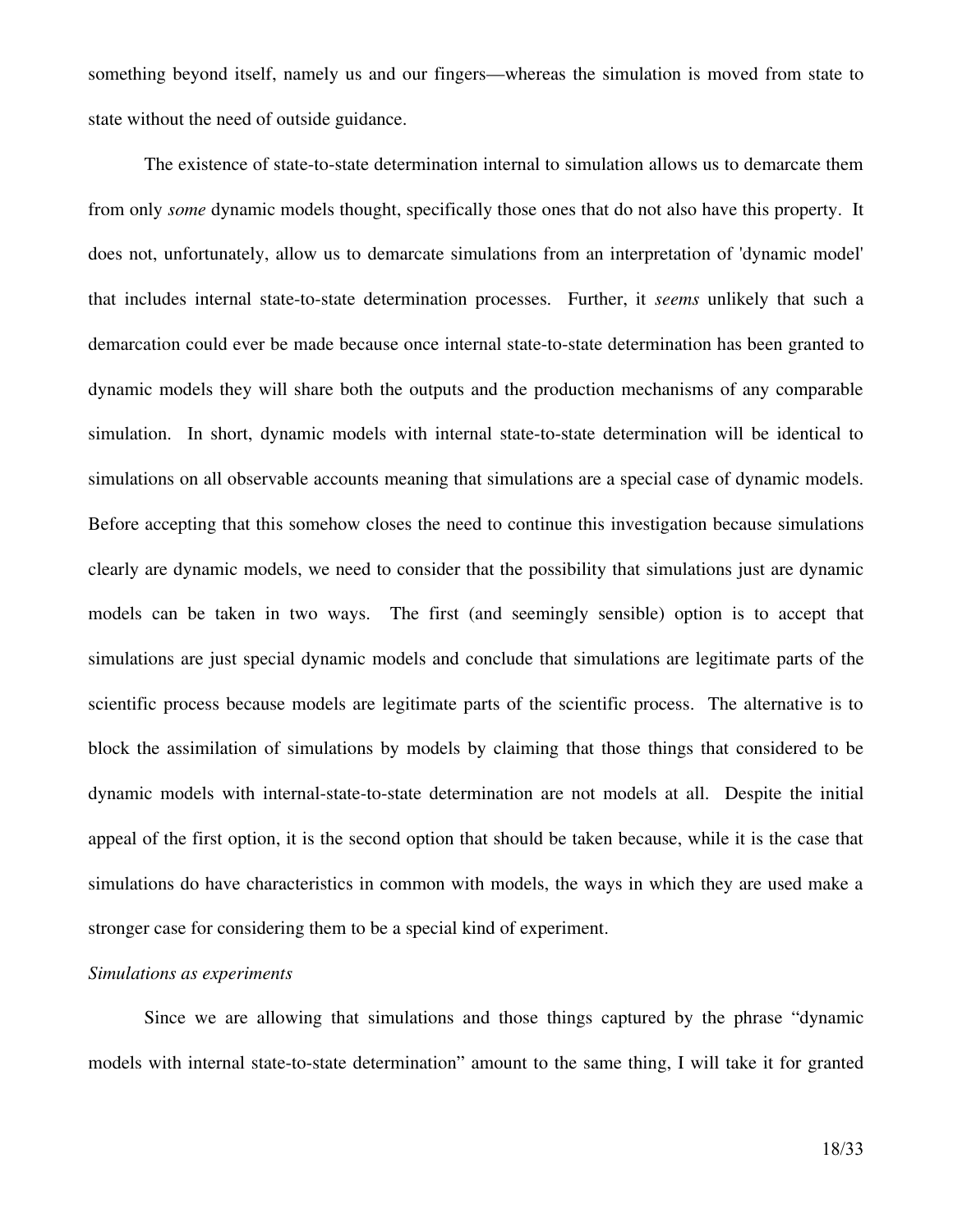that what is true for one will be true for the other. With this proviso in place I will show that simulations, and thus many dynamic models, should not be understood as models at all, but rather special kinds of experiments: experiments in our understandings. I begin by arguing that despite some blurring of the division between models and experiments brought about by the models-as-mediators perspective championed by Morgan and Morrison that a division can still be sensibly made. From this division I then examine the purposes for which simulations are used and argue that, although simulations should be understood as an interweaving of models and experiments, they fall most clearly on the experiment side of this contrast.

Traditionally, models and experiments have been taken to be distinct entities, but recently this clear division has been blurred by arguments that models can and regularly do contribute heavily to the shaping and running of experiments in ways that suggest the two are more closely related than is usually thought. The ideal model of a pendulum discussed by both Giere (1988) and Morrison (1999) is a case in point for the overlapping of these concepts. On Morrison's account, the model of the pendulum provides a context wherein the theory of motion set out by Newtonian mechanics can be applied regardless of whether the model is entirely abstract (Morgan and Morrison call such abstract models "notional objects"), entirely physical, or some hybridization between these extremes. By providing a context upon which theory can be examined and refined in this way the model acts as an exemplar that we can test our ideas on to see if they fit with our observations of the world. This testing makes the model pendulum the locus of a kind of experiment in our understandings—we make some predictions and see to what degree they are borne out by the model at which point we then decide whether it is our model or our theory that is in need of adjustment (Morgan and Morisson, 1999, p. 19). While it is true that models have been a part of experiments for a long time, the models as mediators account highlights the importance of this relationship for scientific practice and the multiple ways that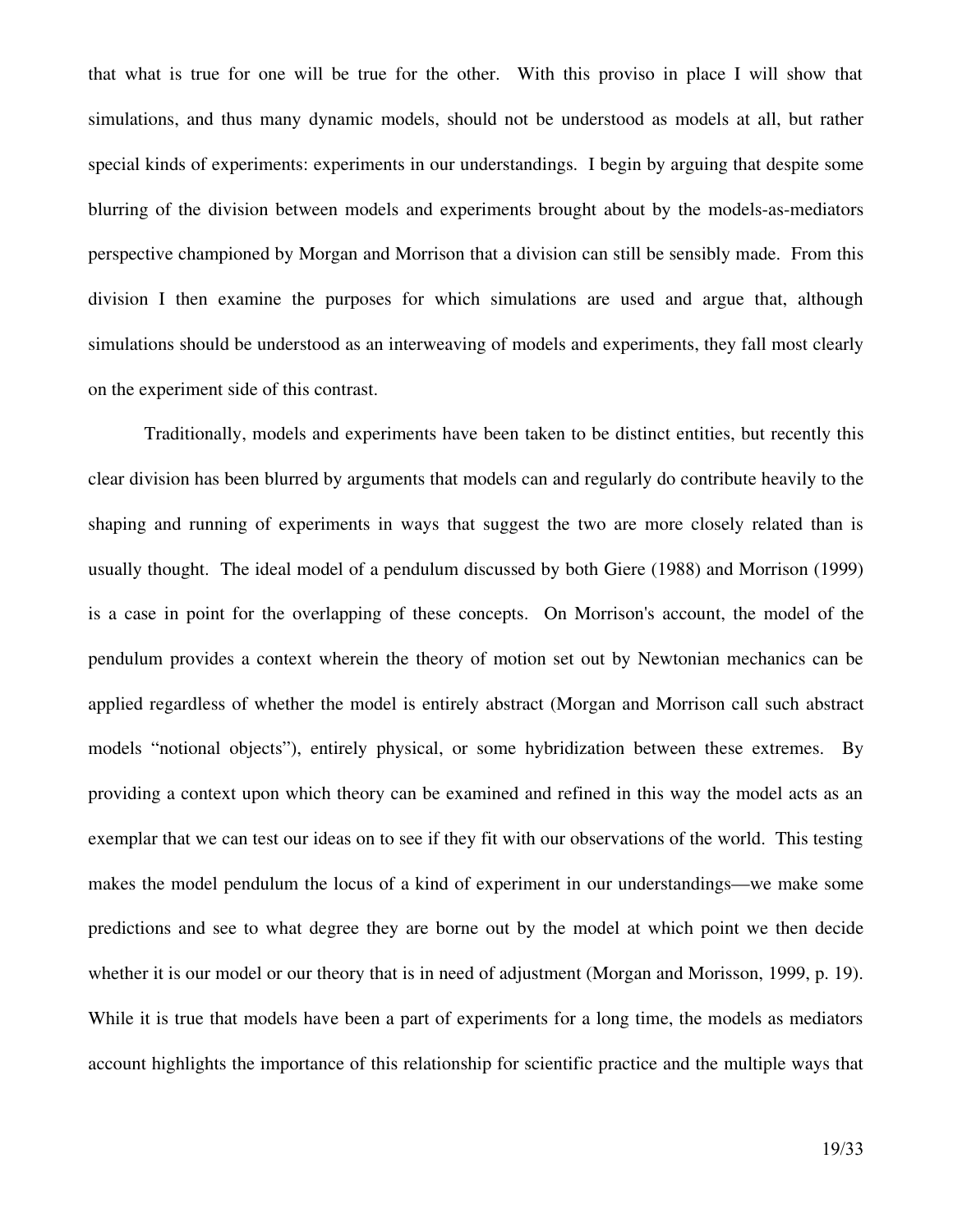models contribute to it.

Despite the intertwining of model and experiment through the mediating role that models can play as instruments of investigation, it remains the case that we can, and should, conceptually separate the models and experiments, that is, we should not think of experiments as trials of models nor of models as experiments in our idealizations. Models, as has been argued above, are *representations* related to other objects, abstract or physical, that constitute our understandings of the world and its operations. In this role models are abstract entities, even though they may be so closely with actual physical objects that we might be tempted to refer to these objects as "models." It seems that models can thus be, at best, apparati with which experiments can be performed. Experiments, on the other hand, are *activities* by which we seek to acquire observational data and in so doing either support or challenge our perspectives on the world. The simplest of all possible experiments are those whereby we observe the world repeatedly and with only as much interference as is necessary to prompt the required situation and make our observations. Through the observations we make of the world we infer to the best of our abilities what the underlying structure of the world is most likely to be, producing a set of understandings about the world that have all the makings of a set of abstract models. We treat these inhead models as more than mere descriptors of past performances, putting them to use as predictors as well. Through the process of predictive successes and failures, roughly amounting to a stream of small experiments, we further refine our conceptual models and our theories. [5](#page-19-0) Despite the partnership that models and experiments have in furthering our understandings of the world they remain markedly distinct. With this division in hand, we are in a position to argue that simulations are experiments and not models *if* it can be shown that simulations can be understood as experiments. The evidence for simulations being experiments rests in a comparison of the reasons that simulations and

<span id="page-19-0"></span><sup>5</sup> We may well have a genetic disposition to see the world in certain ways. The process that I have suggested here is framed in terms of an individuals learning capacity, but is compatible with natural selection as well.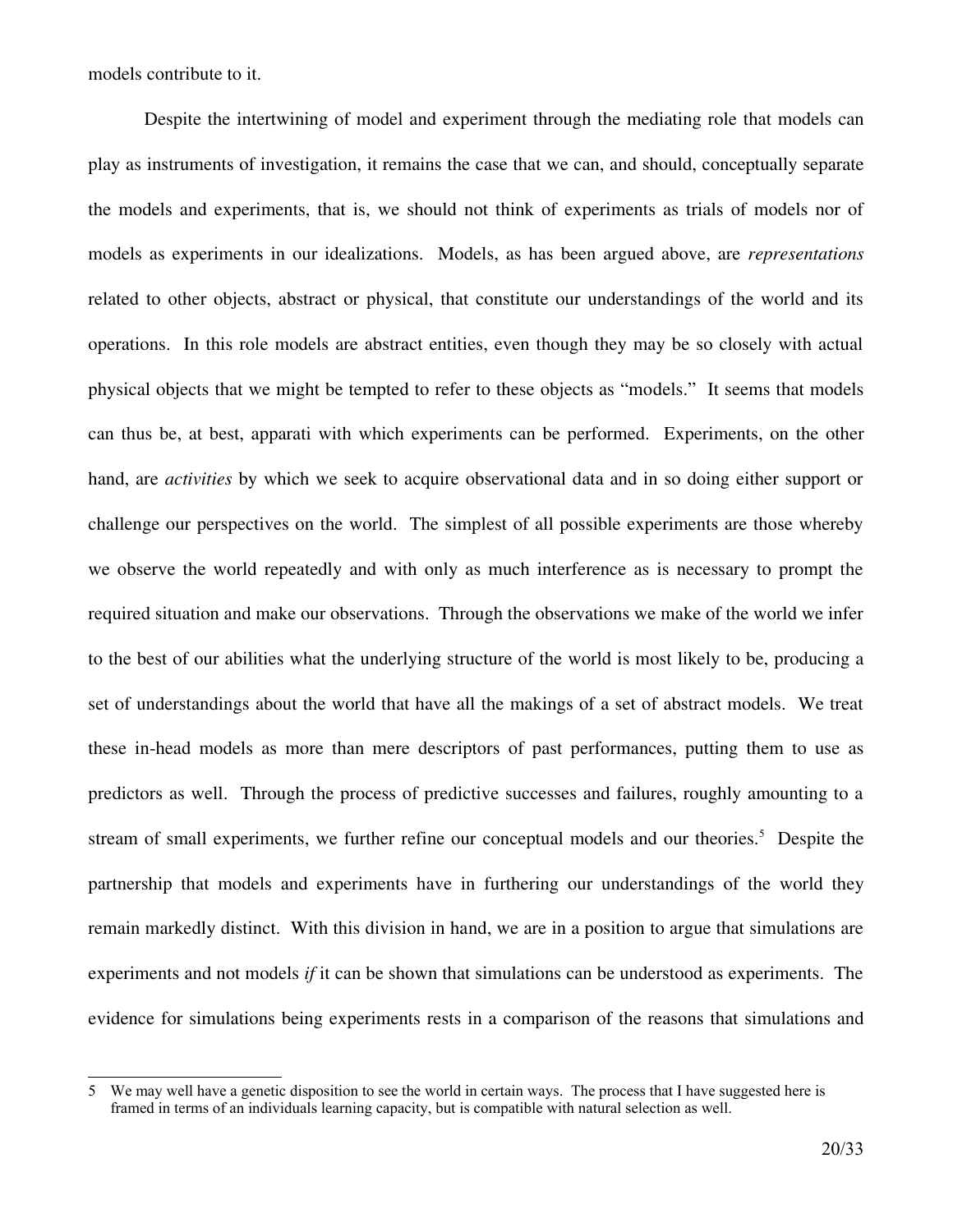experiments are employed and noting that they are the same.

When asked why simulations are being used as part of any particular investigation the response will likely make reference to their cost effectiveness and ability to overcome impracticalities and ethical boundaries. These are reasons for choosing simulations *over alternatives*, though, and not reasons for choosing simulations *in the first place*—casting runes is cheap, possible, and, *ceteris paribus,* free from ethical constraints, but scientists do not cast runes because they do not believe it capable of doing the tasks they are involved in. When we ask for reasons why simulations are used, what we are really asking about is what the roles are that simulations play for those who make use of them, of which there seem to be three, as follows: [6](#page-20-0)

*Proof.* The mathematical precision with which computers can complete tedious calculations is well established. With the speed of modern processors we are now able to direct the combinatorial force of computers towards proving conjectures that would take many lifetimes if a human were to attempt it on their own or even, given the historical truth in Moore's Law, with the aid of a computer from a decade ago. A well known example is the use of a computer to prove the four colour theorem—the conjecture that there is at least one colouring scheme for any two dimensional map such that with only four colours are needed to ensure that no adjacent cells are the same colour (Staff, 2005)—through generating and dismissing thousands of possibilities. Such proofs are still controversial though because they run counter to unspoken components of the standard conception of what counts as a proof. Proofs by simulation can be almost impossible to check by hand, possibly requiring even more time than it would take someone to actually complete the proof themselves, and that any would be proof-tester/referee have the requisite level of skill in the programming language used, and computer science and

<span id="page-20-0"></span><sup>6</sup> The separation of the roles made here is for clarity and should not be taken to imply that they can easily be disentangled from each other in practice as each of the examples cited could be easily bent to exhibit the other roles.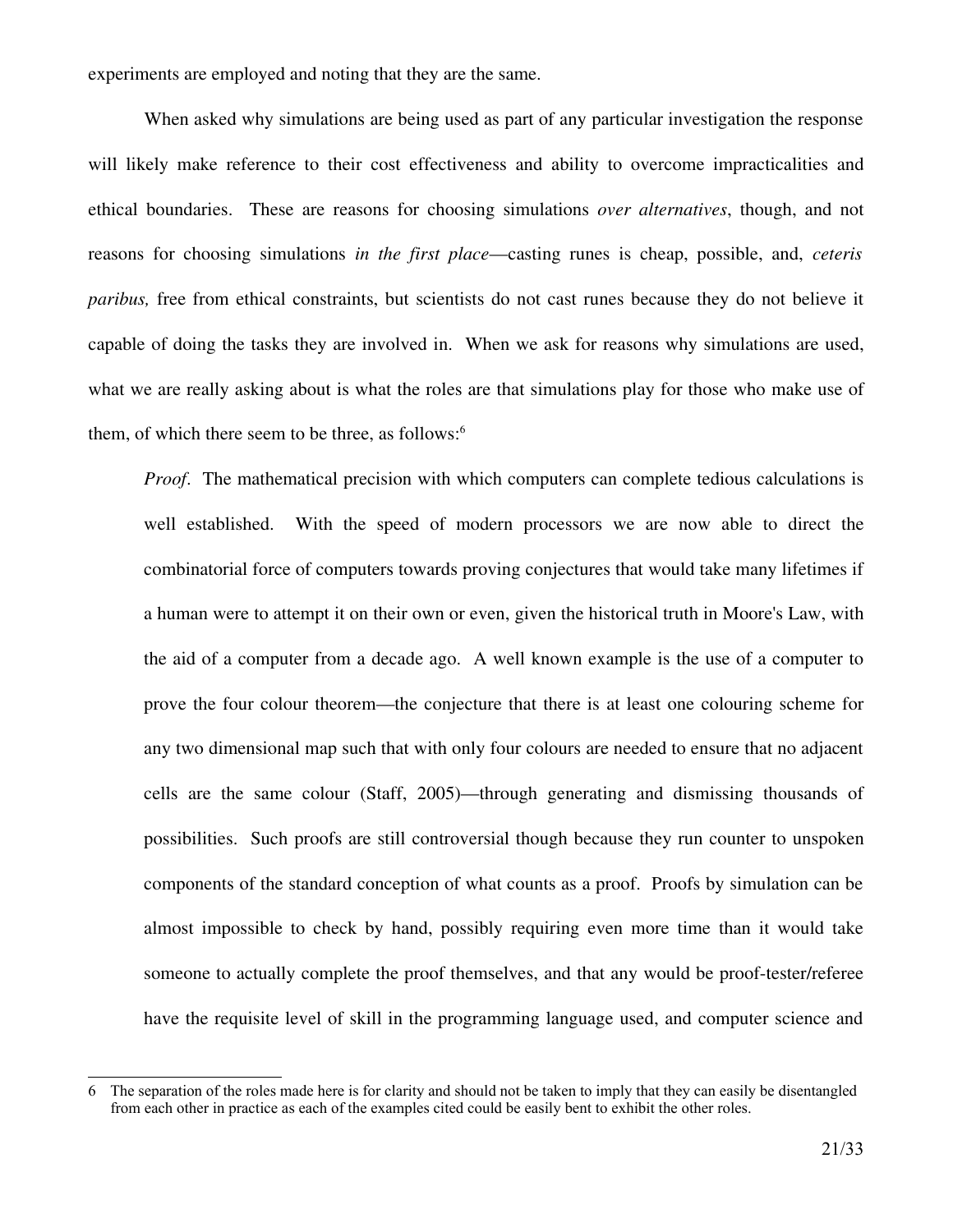philosophy in general, to judge the success of the implementation of the ideals. Even granting that the use of computers in the proving of conjectures like the four-colour theorem does not mean that the computer is making the proof via simulation though since it is not clear exactly what system the process is a representation of. This is a fair challenge and one that the paper deals with later, when the question of what counts as a simulation is considered, by noting that simulations, like models, do not need to be representative of actual processes but might also be representative of hypothetical or ideal processes. In this specific case the computer is simulating the process that a mathematician would go through *if* they were willing to devote a lifetime (or two) to following the same procedures carried out by the computer.

*Tuning*. When the complexity of our theories and models is minimal we are typically able to judge their value by quickly comparing what they say about the world with how the world actually is and thus begin a looping process of refinement. Many of our theories and models are too complex for us to accurately determine their value through a comparison between prediction and results though, typically because the relations they describe are complicated or the number of objects to which they must be applied is large, making it unlikely that we could carryout the process without error. Simulations take on the burden of such computationally tedious and exacting tasks, telling us what our theories and models imply for many interactions beyond any consequences we could ever hope to foresee on our own. This is particularly true during the construction and the return of initial results of any particular simulation. During this time a scientist will be especially keen to "get it right" by thinking deeply and critically about the model by which they will characterize the situation in question and that will ultimately underly the simulation. It is during this time that Winsberg's (2001) claim that simulations are not simply acts of number crunching but rich inferential processes is most applicable, making us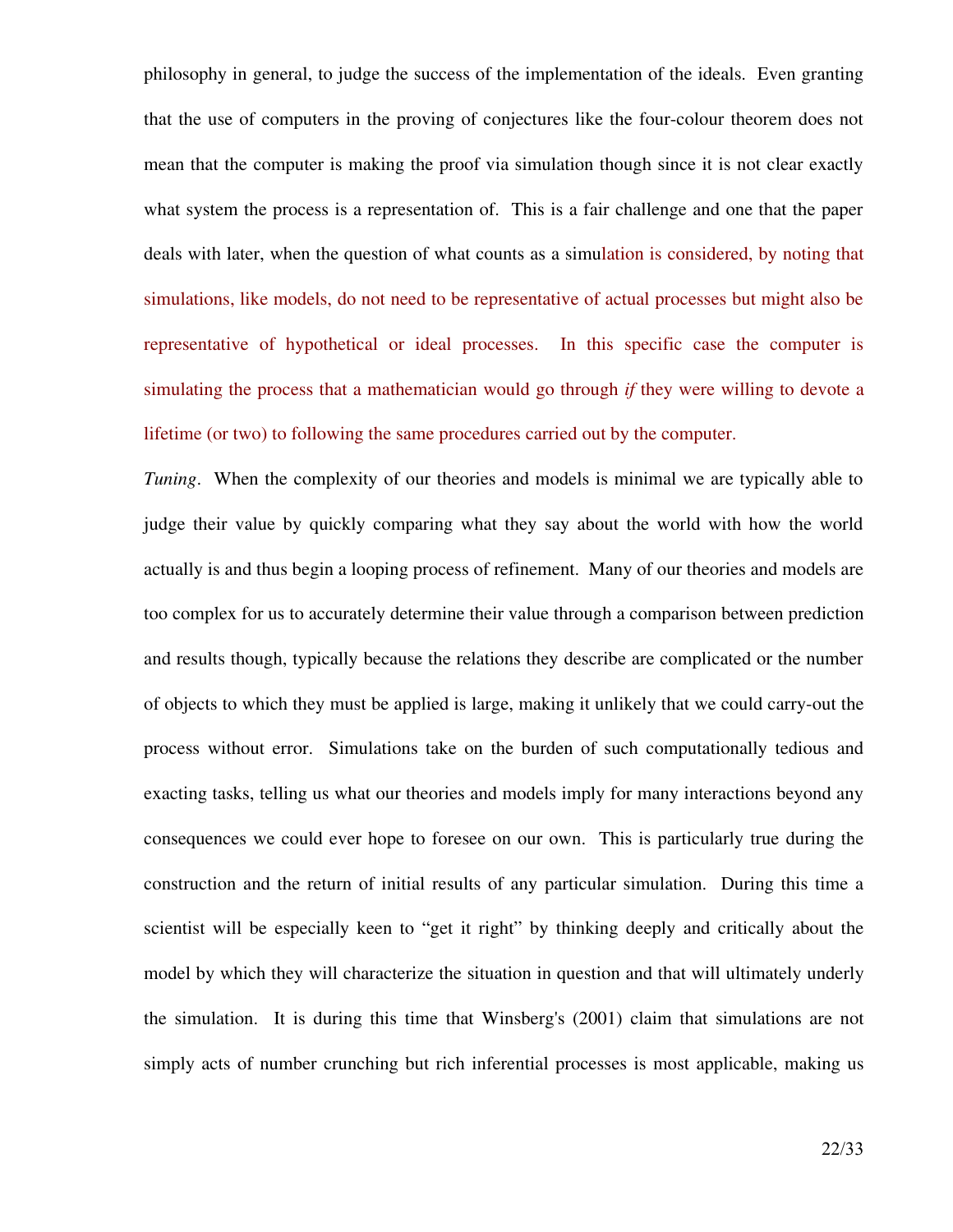aware of the possible consequences of our pictures of the world and in doing so, suggesting alternatives and refinements.

*Inference*. Once satisfied with the underlying model, the simulationist is then free to explore the entailments of the underlying model given any set of states (possible or impossible, probable or improbable). It is in this role that simulations act as artificial worlds sufficiently similar to our own such that we can draw useful inferences and parallels to our own that is foremost in the minds of most people when the topic of simulations comes up. Robert Axelrod's (1984) prisoner's dilemma tournament is probably the most widely know computer simulation to provide such inferences—its champion, tit-for-tat, is often cited as evidence for the validity of moral claims such as initially trusting strangers and being forgiving.[7](#page-22-0) Other prominent examples include the historical use of simulations in the development of the atomic bomb and the contemporary use of them to make predictions regarding climate change.

Experiments have a long history of helping scientists to prove, tune, and infer. Given this overlap in roles asking whether we should consider simulations as models will be quite similar to asking whether we are willing to consider experiments as models. In our earlier comparison of models and experiments we saw that the character of each is quite different: models *are* our understandings and experiments are tests by which we can gain or refine these understandings. Without going into all the possible variations that collapsing 'experiment' and 'model' together could take, we should be strongly opposed to any such maneuver because it would make it difficult for us to claim the same "arms length" objectivity that experiments are seen as having and which is in turn used to lend credibility to our models (and ultimately our theories, beliefs, etc.). It is this separation that allows scientists to regularly make statements like "We'll have to wait and see what the data says," "Experimental evidence

<span id="page-22-0"></span><sup>7</sup> Tit-for-tat was only victorious in the first two tournaments that Axelrod ran. In a third, anniversary, tournament the victor was a set of programs that "conspired" to elevate one of their members to victory.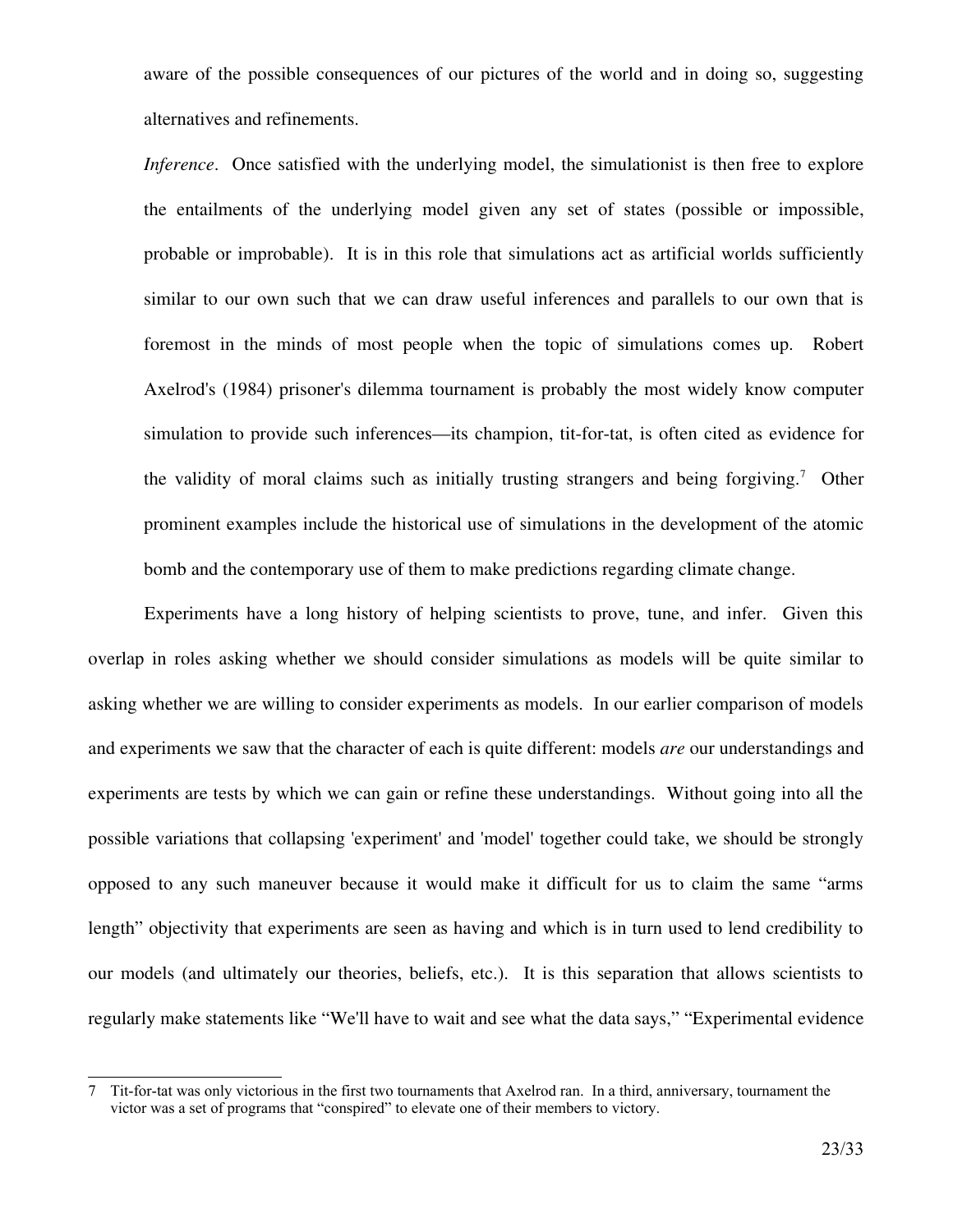confirms...," and "Based on what we now know we have revised our position..." without having to defend themselves from charges of circular reasoning. Indeed, the whole scientific endeavor is premised on the ability of experiments to contribute to the shaping of our models in a way that would be much more open to question if the tests were somehow seen to be the same things as what was being tested.

Since we should not be comfortable treating experiments as models then we should not be comfortable treating simulations as models either—were we to do so we would put in jeopardy the ability of simulations to play the useful roles that they do. This said, we should not simply accept simulations as being on par with what might be called "traditional experiments" either, because while simulations fill the same roles as experiments, they do so through importantly different ways. Traditional experiments are performed in the world, meaning that, as much as possible, the actual entities in question are submitted to investigative processes, and it is the actual entities in question that provide the responses. In contrast, we have seen that simulations can be used to carry out investigations into the nature of the same entities, but via representations of the entities and their surrounding environment—a set of representations that is synonymous with our understandings of the world and how it works. It is on this difference that we may say that traditional experiments are experiments in the world and simulations are experiments in our understandings.

Even though simulations more properly qualify as experiments than models, they do retain close ties to models through their underlying models that traditional experiments lack. In a traditional experiment the world responds to our prodding in the ways it does without any influence from the models that may have inspired our investigations. In a simulation though the underlying model is all important since it takes the place of the structure of the world. In this way, even though simulations are experiments in our understandings they may also be seen as being models of traditional experiments,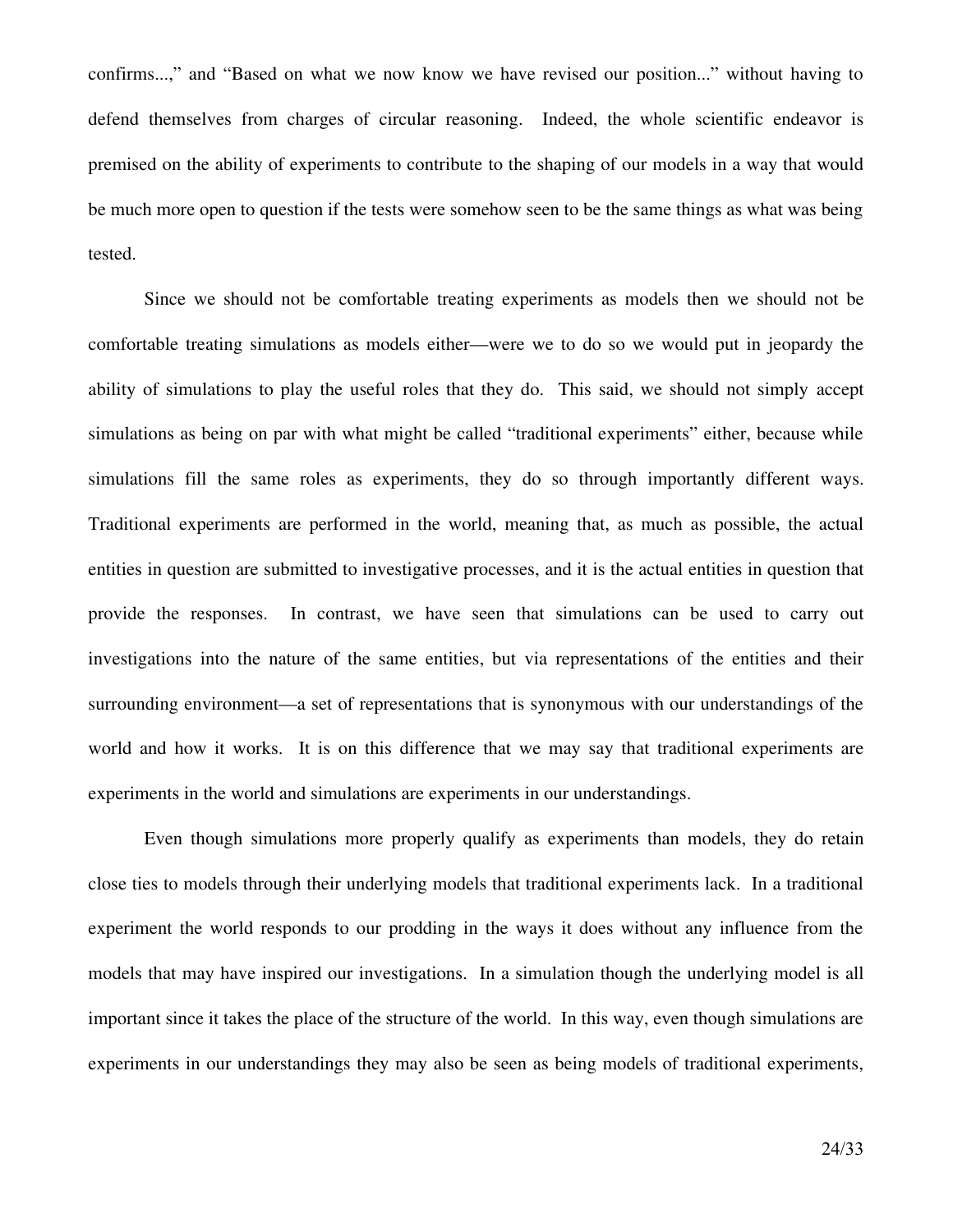even if these traditional experiments never existed. It is at this point that reopening the claim that all dynamic models with internal state-to-state determination *are* really just simulations must be returned to for we now have a reason to differentiate between the two. Morgan and Morisson (1999, p.11) have suggested that a model is like a hammer by being built for a specific task (driving nails), but suitable for many tasks (paperweight, measuring stick, digging claw, etc.). Simulations are also like hammers in this way, but with the additional observation that depending on the task which the hammer is being used for it may at times be advantageous to refer to it by a different name: "paper weight," "measuring stick," or "digging claw." When simulations are typically used in science they are used as special experiments and calling them "simulations" can likely be seen as designating this use. Simulations can be used as models of experiments though and when this is the case referring to them as "dynamic models" can be useful in declaring that this is how they are being used. Even with changes in the descriptive label the underlying structure remains the same and so a "simulation" remains a 'simulation' even if we chose to call it a "dynamic model," just as the "hammer" remains a 'hammer' even if we call it a "digging claw." With this observation made, we can draw on the common convention of having the name that is commonly used to refer to an object as the one associated with the commonly recognized use of that object to lend one final, albeit weak, piece of support to the claim that simulations are most properly considered experiments: if they were commonly considered models then not only would we expect to see them used as models more often than they are, but we would also expect to see them predominantly referred to with a name that captured their nature as models.

## **5. Consequences**

Accepting that simulations stand apart from models as a type of experiment in rigorously hypothetical realms leads to a number of interesting consequences that are relevant for tracking the legitimacy of simulations. I will discuss four of these that follow quite directly.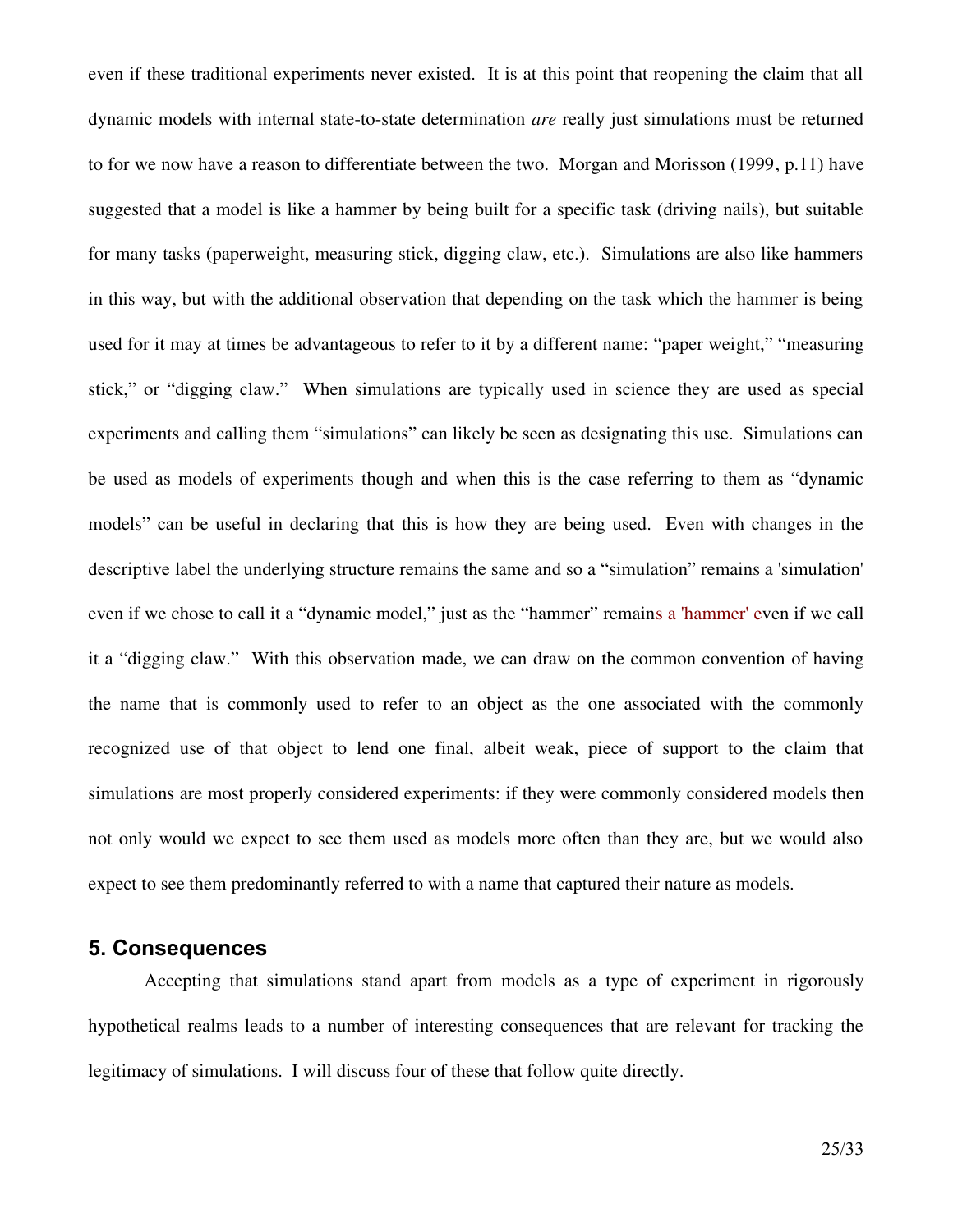#### *Always a model underlying a simulation*

As implied by the preceding discussions, every simulation has an underlying model. These underlying models may not be formalized or immediately apparent, but there must be some underlying set of representations and associated logic for a process to possibly exist as a simulation. If there is no underlying model, then there is no simulation and whatever is being claimed to be a simulation is either a) a whirring thing, detached from any legitimate claim to parallel the world, or b) an actuality, in the way that a model ship identical to the original would be no model at all.

The attachment of a simulation to an underlying model is an important point of division between simulations and other computer programs. If only the processes/behaviour of a computer program and a simulation are compared then there will be no discernible difference between them as they will simply be collections of data carrying out operations that shift the insides of a computer between states. This distinction does not rest in process, but in the character that simulations gain from having a connection to an underlying models. This connection is observer dependent and therefore simultaneously (slightly) arbitrary and ethereal, but this does not detract from its importance. Recognizing that things act as models and simulations because of how we see and use them and not because they have some special property inherent in themselves is important in understanding that simulations exist because of the relations they bear to their underlying model.

Simply knowing that every simulation must have an underlying model does not make it the case that answering the question of *what* these models are, especially when the original programming code is unavailable or complicated into obscurity, is going to be an easy, or even possible, task. Still, the task can be made easier by clarifying exactly what the terms "model" and "simulation" are meant to pick out in the question.

There are two reasonable interpretations of "model" that we must distinguish between: the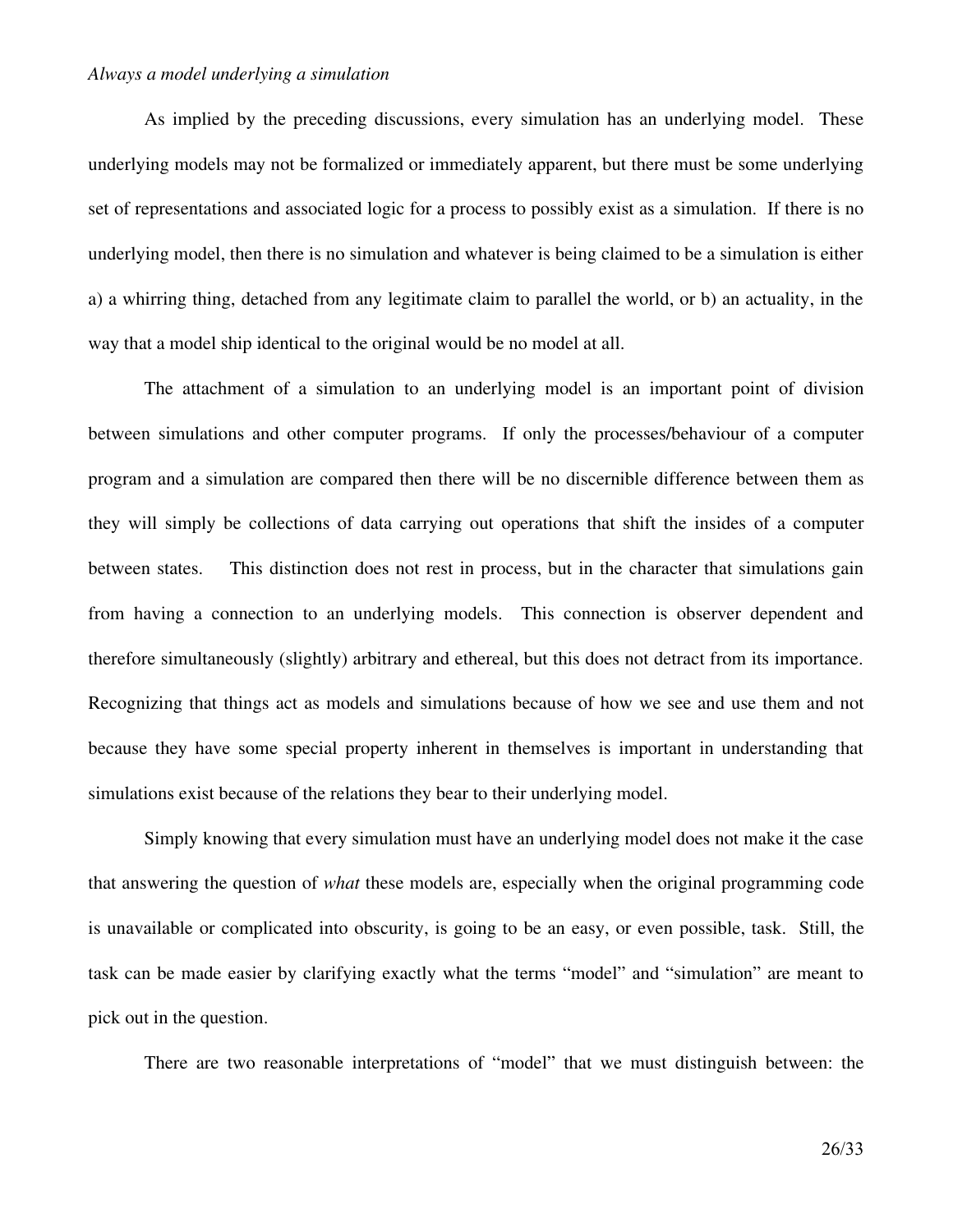*specific* model that was used to program the simulation which created the results and what I will call the *ideal* model, being the intersection of all the models capable of producing the simulation. By being the smallest possible model that could produce the simulation, ideal models stand for all models that might have produced the data because, to return to the Matryoshka doll analogy, they will be contained in all the models that may have produced the data on simulation. It follows that the ideal model will thus be contained in the specific model on which the simulation in question was run.

We must also be concerned with what simulation we are actually being asked to determine the underlying model for because if we are only concerned with a small set of data then there are many more possible underlying models than if we are concerned with the underlying model based on data that produced by what we might refer to as a *complete* simulation—namely a simulation run through every possibly variance in input data and which consequently has a returned every data set it is capable of returning.[8](#page-26-0) Of course, a complete simulation may never be realized due to the infinite nature of possible values that some variables might take and the possibility that some simulations may treat two different inputs as being the same, but the concept remains accessible.

By making the distinction between the specific and ideal models that might underlie a simulation and the distinction between an instance of a simulation and a complete simulation determining what model underlies a given situation is made easier because it can be broken into four separate questions, not all of which may necessarily need to be answered, namely:

<span id="page-26-0"></span><sup>8</sup> We might further refine this notion by referring to bounded complete simulations—those complete simulations where a significant portion of the input data has upper and lower limits—and unbounded complete simulations—those complete simulations where a significant portion of the input data does not have upper or lower limits. Exactly what constitutes a "significant portion" is left to the community to determine as a matter of convention, but as a guide I suggest that bounding random inputs not be grounds for calling a complete simulation bounded.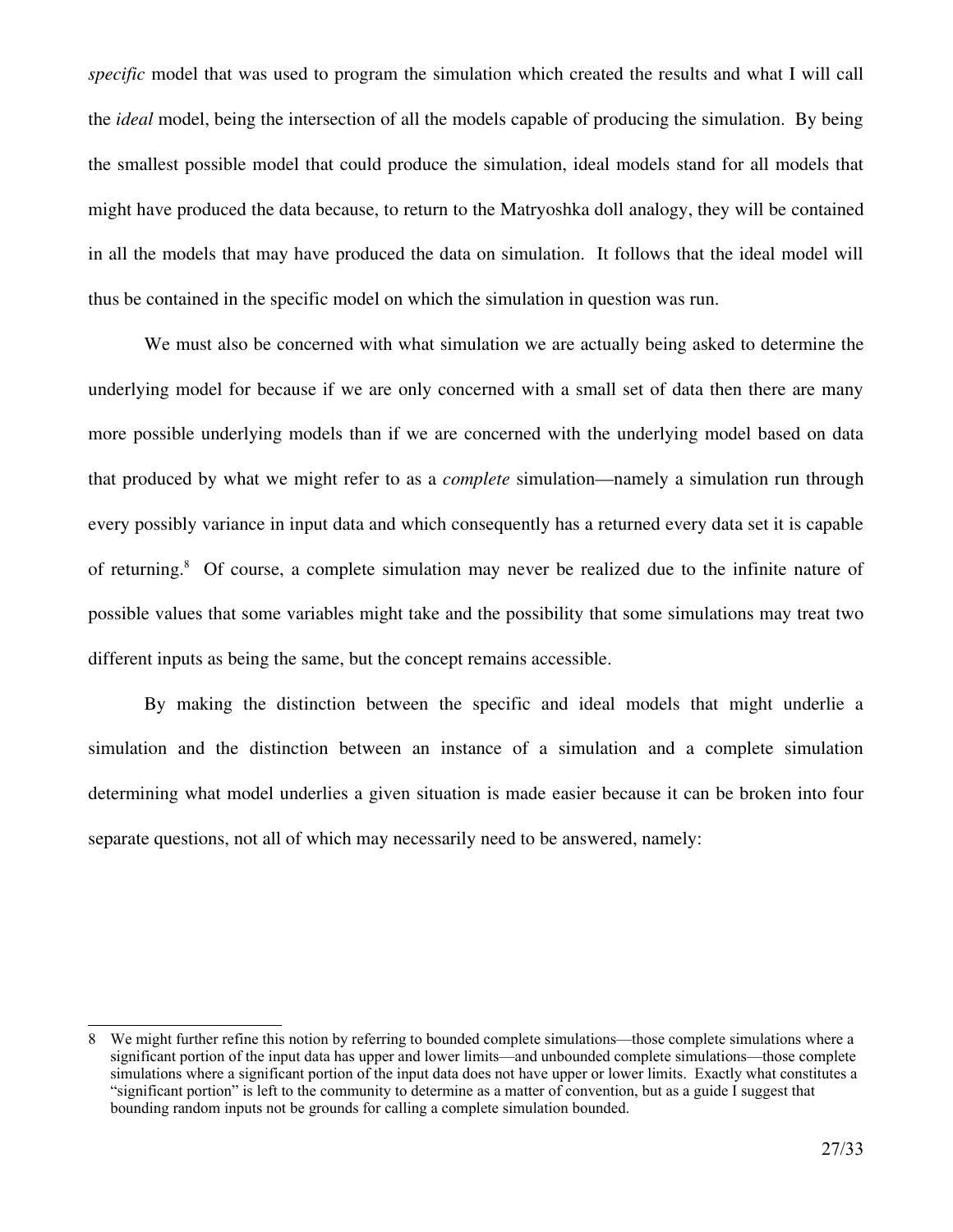|                         |                             | "Model" refers to:                                                 |                                                                      |
|-------------------------|-----------------------------|--------------------------------------------------------------------|----------------------------------------------------------------------|
|                         |                             | Specific model                                                     | Ideal model                                                          |
| "Simulation" refers to: | Instance(s) of a simulation | What specific model<br>underlies these instances<br>of simulation? | What ideal model could<br>underlie these instances of<br>simulation? |
|                         | Complete simulation         | What specific model<br>underlies this complete<br>simulation?      | What ideal model could<br>underlie this complete<br>simulation?      |

It may prove to be the case that which of these four questions is being asked will be apparent from context, but this will not always be the case. The most useful of these questions is "What *ideal* model underlies this *complete* simulation?" because once we have an answer to this question, we will have all the information necessary to answer the other three questions that might be asked. It is in the interests of clarity that I suggest the question "What model underlies this simulation?" be taken to be asking "What *ideal* model underlies this *complete* simulation?", unless there is further qualification.

### *Simulations are as legitimate as their ideal model*

The litmus test of a simulation is the degree to which it is successful in paralleling actual events in the world. We have seen that what determines this parallel is the ideal model that underlies the simulation. It follows directly that a simulation is only as legitimate as the ideal model that underlies it and this is true for both any given instance of a simulation and a complete simulation. Note that it may not be possible to determine the legitimacy of a model until it underlies a simulation though due to complexities within the model beyond our capacities. In this way, simulations can be used as microscopes or growth chambers by which we can examine our models in more detail. This is only one component of the constant feedback loop between models, simulations, and observations that makes it problematic to talk about *the* model or *the* simulation, because these are both entities that when used may lead to changes in the other which in turn changes them. The rate of this change is fastest during tuning of a model or the initial construction of the simulation as preliminary data is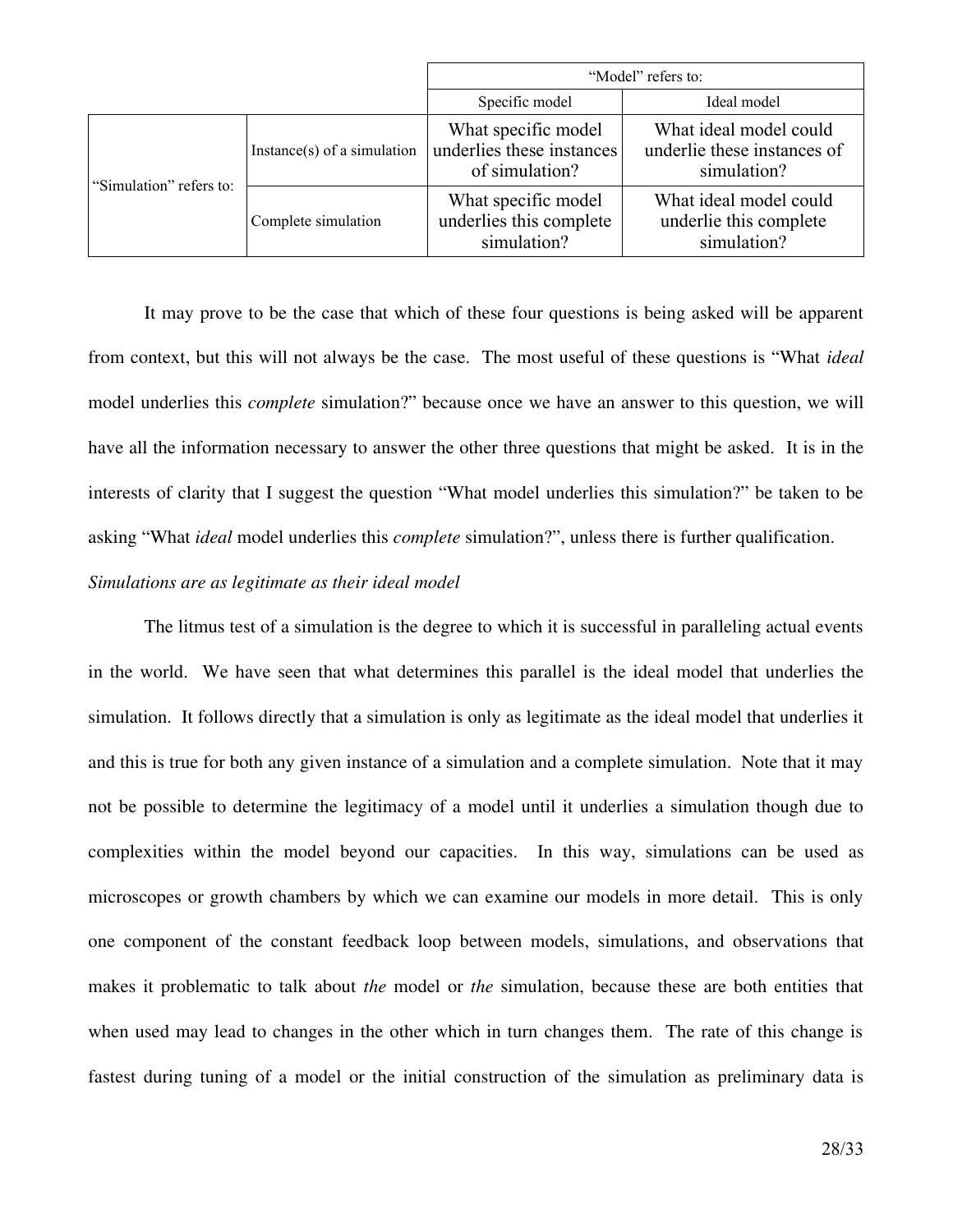brought in and the model that the simulation instantiates is brought in-line with the model that the simulation is intended to instantiate. Once the gap between the model intended to be expressed by the simulation and the model actually expressed becomes sufficiently small the focus on changes becomes more about adjusting the intended model and less about making sure that the intended model is being properly expressed if the results of running the simulation data continues to diverge from observational data. In some cases, the simulation may suggest that additional observational data be sought and this again has potential for changing the model and ultimately the simulation. To alleviate the confusion as to exactly what 'simulation' and 'model' are being talked about a distinction should be made wherever possible between the complete simulation and any particular set of instances of the complete simulation.

#### *Identity of Models and Simulations*

It may well be of interest at times to know whether two models amount to the same thing and where, for reasons of complexity, it is difficult to determine whether they are identical and, if they are not identical, than in what respects they differ? In such cases, simulations are a possible method of comparison. Because simulations are instantiations of the models that underly them, two simulations will be congruent in their outputs to the degree that the underlying models are congruent. Here is a case in point where a precise terminology introduced earlier is particularly useful. If this question of identity is turned towards two complete simulations then we may say that they are identical if it is the case that the ideal model underlying each one are the same. Checking this is relatively straightforward, assuming that both use the same conventions for presentation of outputs, since a single comparison of outputs may be run to determine if this is the case.<sup>[9](#page-28-0)</sup> In cases where the size of the data sets is an impediment to a timely response an analysis of the underlying code may be performed. Depending on

<span id="page-28-0"></span><sup>9</sup> Straightforward does not necessarily mean short or possible. Some complete simulations may have infinite data sets making an output by output comparison intractable. Worse, determining whether two computers behave the same for all inputs is undecidable. Even determining whether a computer rejects all inputs is undecidable.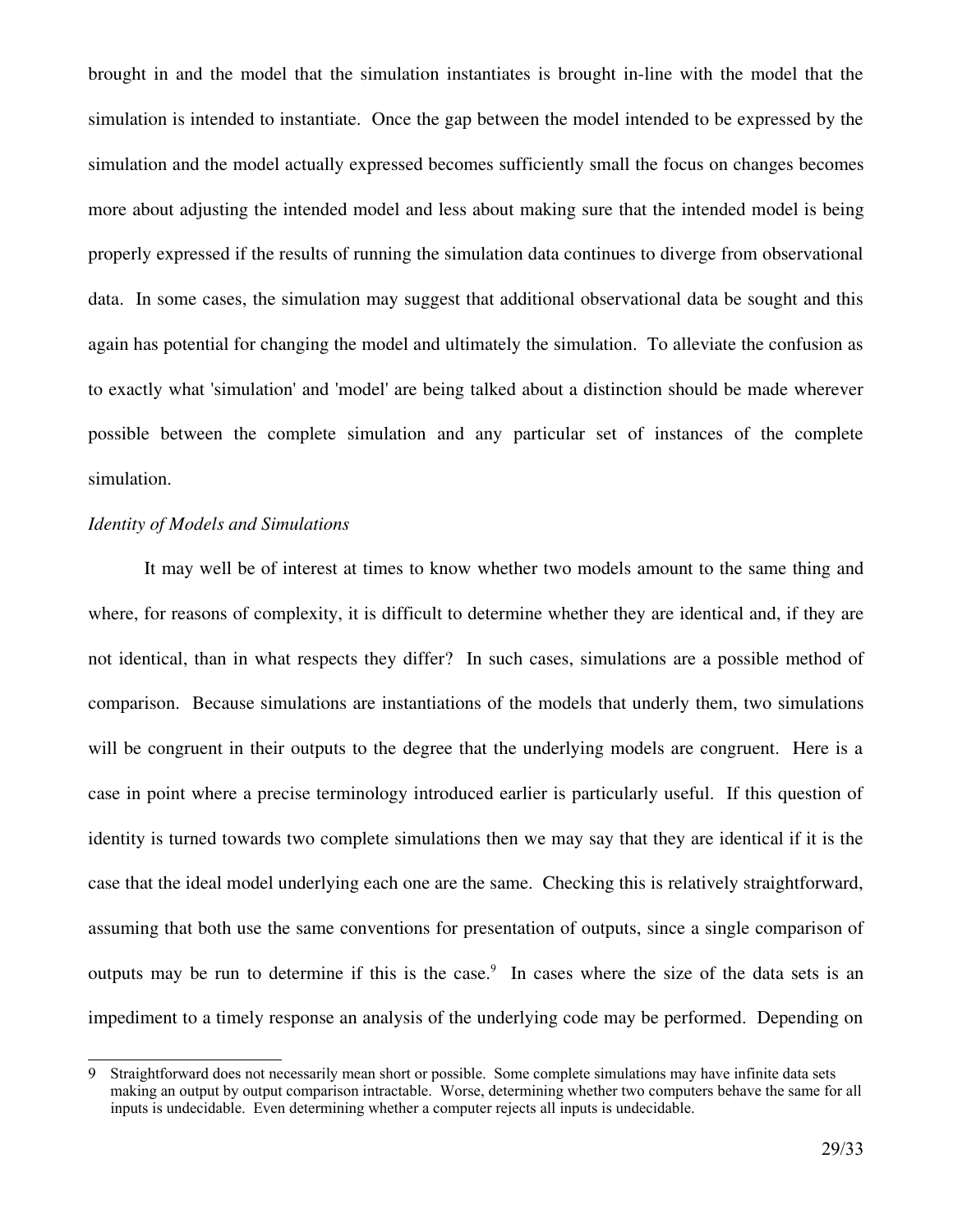the length and complexity of the programs under review, this may prove to be even less desirable than a full comparison of outputs. Fortunately, what we are concerned with is not an absolute proof of the identity between two underlying models, but some reasonable suggestion that they are roughly identical which can possibly be had by simulating each for some critical set of inputs and taking into account the degree of divergence in the outputs between them.

### *What counts as a simulation*

So far, the discussion of what constitutes a simulation has been primarily abstract. Where attention has been turned to practical examples each simulation discussed was a closed computer simulation. This was done to keep as much clutter away from the initial explication as possible, but the question of what else should properly be considered a simulation remains. The answer is rather a messy one, not because there are no criteria to which we can appeal to judge whether a process is a simulation or not, but rather that so much of this criteria admits of degrees and that many processes are what might be termed "partial simulations." What is partial about the simulation activity going on within these simulation candidates is that the portion of the activity driven forward by the underlying logic of the model only constitutes a portion of the overall activity taking place, the rest is being filled in by exogenous factors. Consider again the flight simulator that was barred from being a paradigm example of simulation because it was unclear just how it to uncontroversially classify it as a simulation. This union of human being, hardware and software is difficult to classify as a simulation because in this instance the computer does not contain *every* piece of data relevant to the running of the simulation. The complicating factor is of course, the human pilot, who interacts with the hardware and software throughout the candidate simulation process. This human is not a representation, but an actuality. As such, the system composed of pilot and computer should not be considered as a proper simulation. We can still sensibly refer to the flight simulator as being a simulation though insofar as the *between input*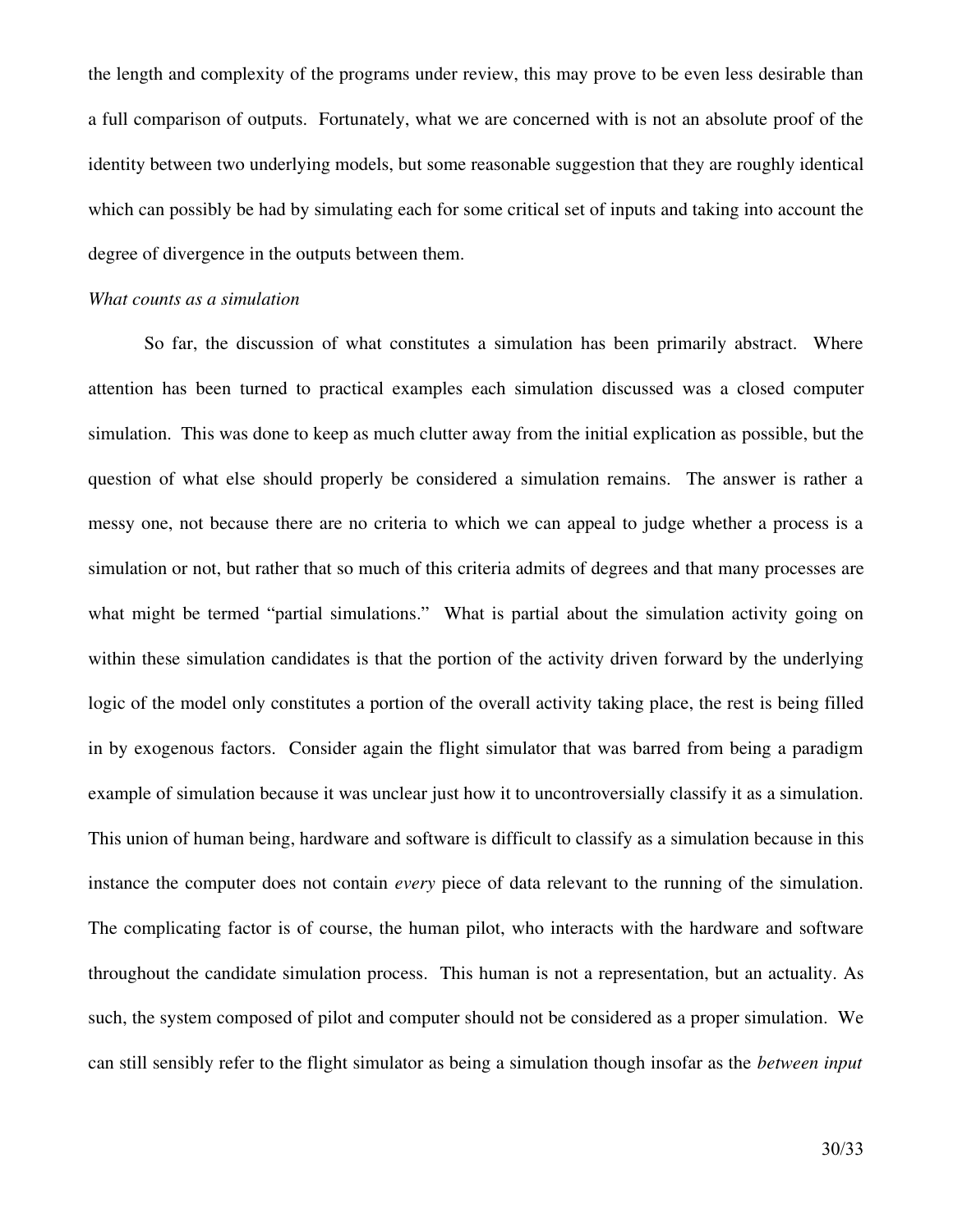*moments* that take place within the computer constitute proper simulations. Some value is also given to using "simulation" to describe the flight simulator because from the perspective of the pilot the *experience* is a simulated one because a plane is not actually being flown. It could be objected here that allowing the status of a process like a simulation to be determined depending on the perspective taken introduces relativism that could threaten to bury us in confusion. As with earlier potential charges of relativism, I believe that such attacks fail because they are not borne out in our observations: in this particular case the same objection can be made against fringe cases of any word, but we are able to navigate these cases as they come and so we should not be troubled by this reality in this instance anymore than we are generally.

More important than using our newly forged conception of a simulation to determine what components of partial simulations are actually simulations and what are questionable is to recognize that on this conception a great deal of what is commonly considered to qualify as "thinking" counts as simulation. To see that this is so, imagine that you have just learned to play chess and are now occupied in a game. In order to decide what to do on your turn, you would ideally consider all the moves you can possibly make, the counter moves that would then be possible from your opponent, your possible counter moves to these counter moves, and so on to some to the limit of our care or mental capacity. This process of consideration requires that we have a representation of the current state of the board in our head as well as whatever we can remember of the rules of play; that is to say that we have a model of the game in our heads. With this model at our mental disposal we proceed to apply the rules to the represented state of the board and in so doing generate a set of moves that might be available to us and which we can then use to determine the and counter moves. The outcome of this process is driven by the relational logic contained within our model of the game and so constitutes a simulation of what would happen were we to make various moves. This capacity for simulation is not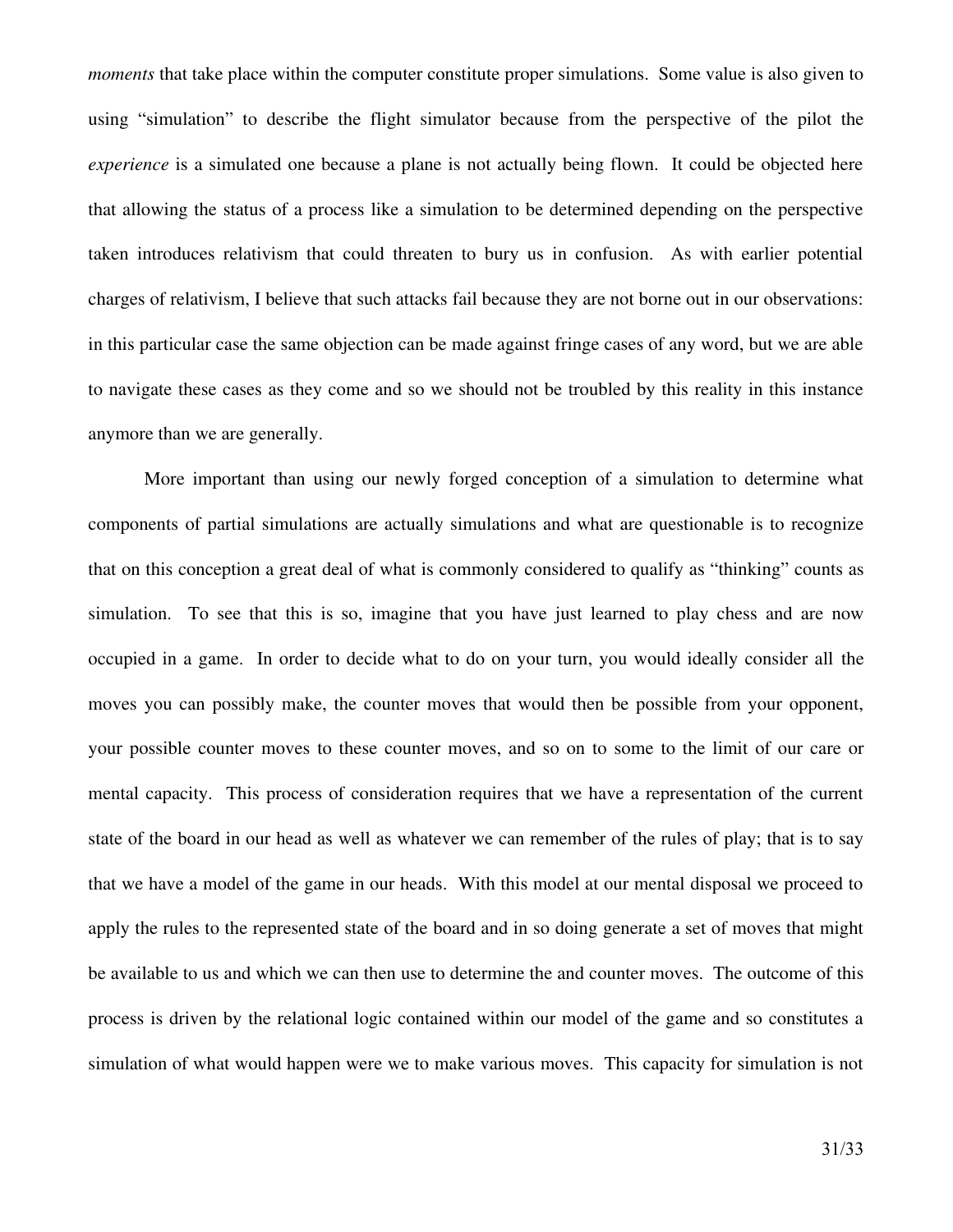confined to toy games, but can be seen in a myriad of our cerebral activities. Wondering what would happen if you won the lottery, deciding what your friend might like for their birthday, and figuring out what is entailed by Newton's laws are all cases of simulation in virtue of the underlying representational relations they contain and their being used to determine what follows from them. The irony of this conclusion must not be missed: if thinking, the very process by which the questions that drive the scientific process as a whole are raised and answered, is quite often really just an instance of simulation, then asking whether simulations are legitimate pieces of the scientific process is rather strange since without simulations this question—and indeed science and philosophy as we typically conceive them—would not be possible in the first place.